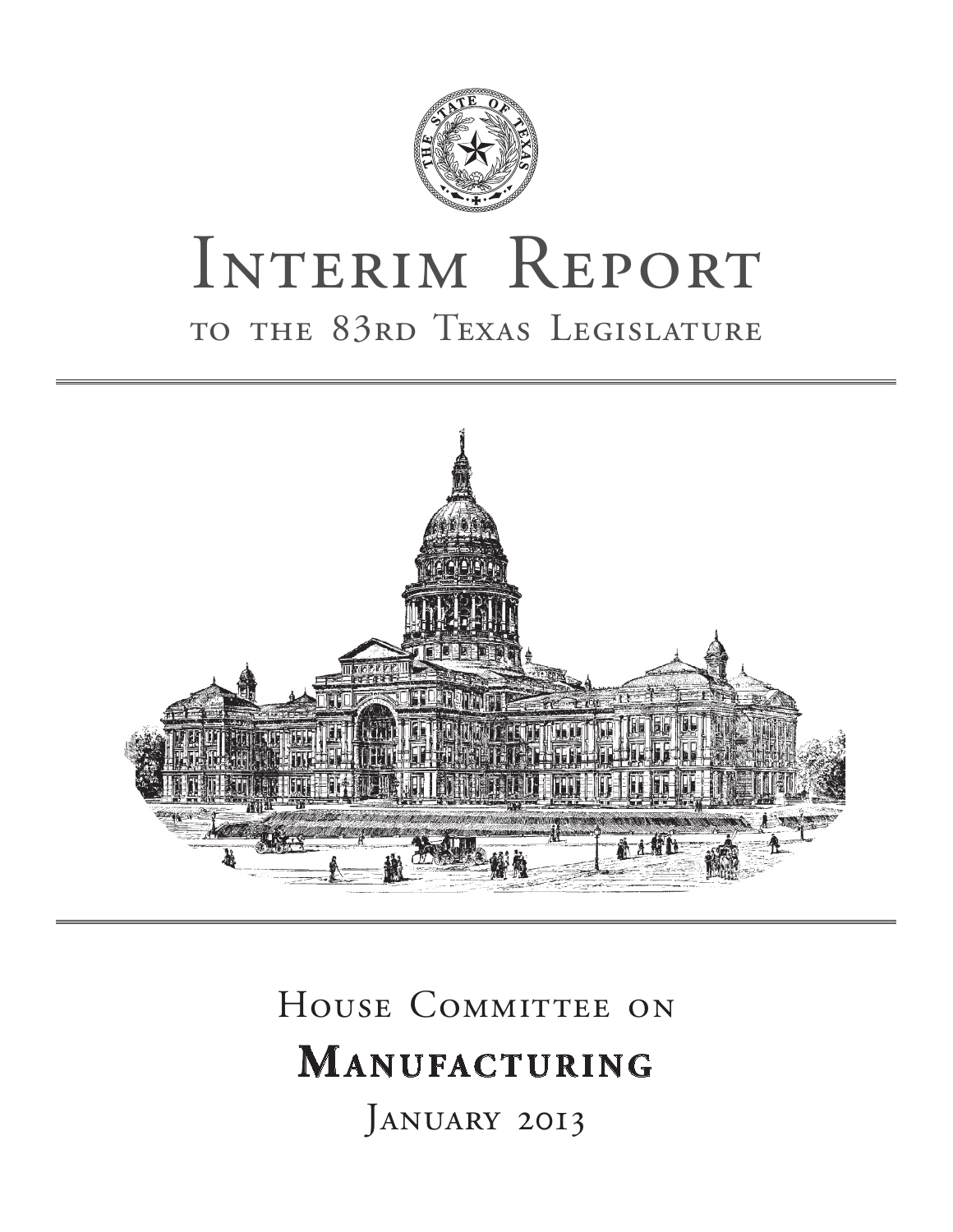#### **HOUSE COMMITTEE ON MANUFACTURING TEXAS HOUSE OF REPRESENTATIVES INTERIM REPORT 2012**

**A REPORT TO THE HOUSE OF REPRESENTATIVES 83RD TEXAS LEGISLATURE** 

> **JIM MURPHY CHAIRMAN**

**COMMITTEE CLERK MOLLY QUIRK**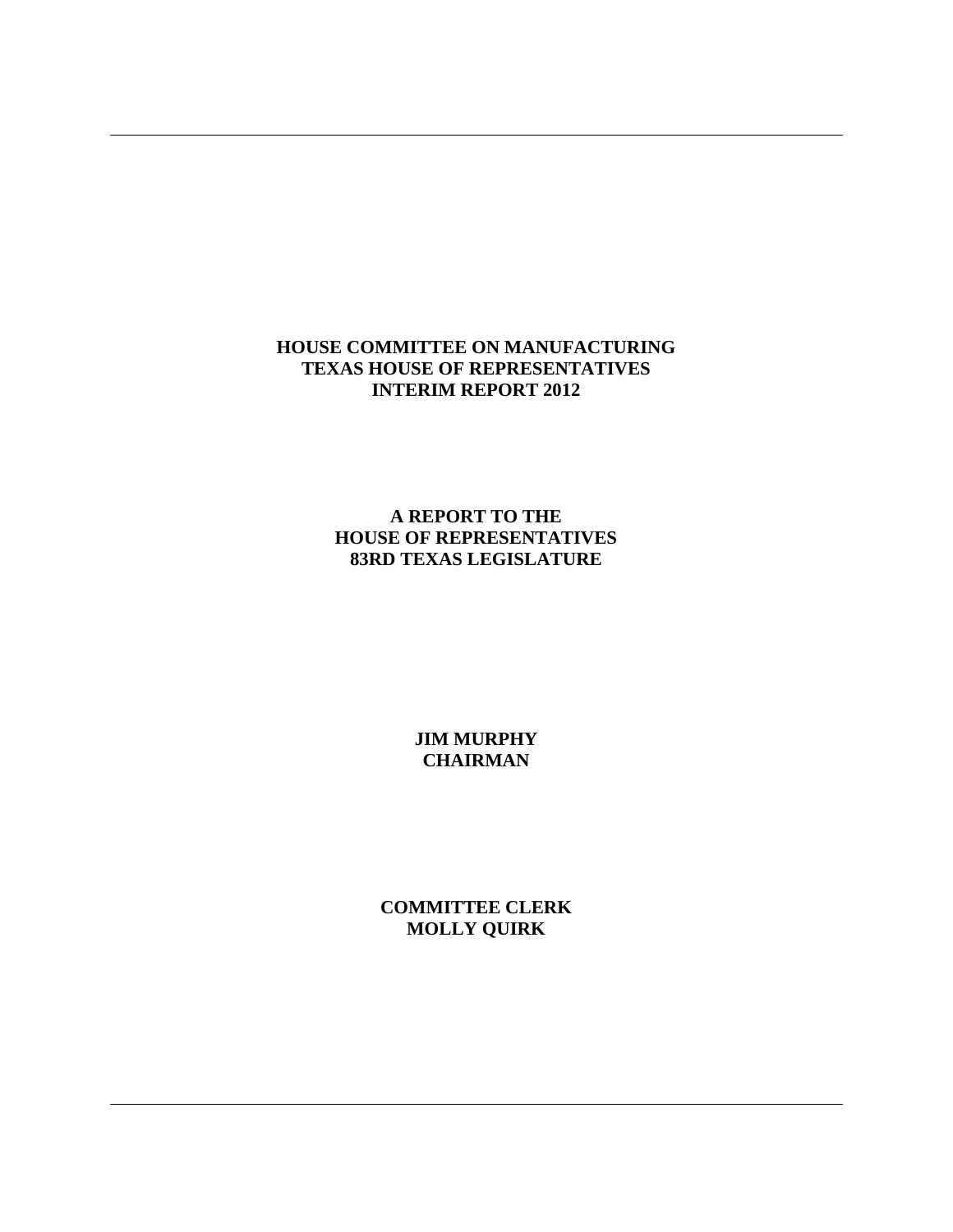

Committee On Manufacturing

January 4, 2013

Jim Murphy P.O. Box 2910 Chairman Austin, Texas 78768-2910

The Honorable Joe Straus Speaker, Texas House of Representatives Members of the Texas House of Representatives Texas State Capitol, Rm. 2W.13 Austin, Texas 78701

Dear Mr. Speaker and Fellow Members:

The Committee on Manufacturing of the Eighty-second Legislature hereby submits its interim report including recommendations and drafted legislation for consideration by the Eighty-third Legislature.

Respectfully submitted,

 $mu$   $\nu$ Jim Murphy

 $\angle$  Soduances  $\angle$  an Vanher  $\angle$  Dengoment  $\sqrt{150N}$   $\sqrt{150N}$   $\sqrt{150N}$   $\sqrt{150N}$  Angie Chen Button John Frullo Jason Isaac  $\frac{\text{Nocyl}}{\text{N}}$  ,  $\frac{\text{Nocyl}}{\text{N}}$  ,  $\frac{\text{Nol}}{\text{N}}$  ,  $\frac{\text{Nol}}{\text{N}}$  $\frac{1}{\sqrt{2}}$ Marue Marguez

Marisa Marquez <sup>C</sup> Kenneth Sheets

Tan Parker George Lavender Lelm M

nson Tracy King 1986 John Kuempel

Lyle Larson Carol Alvarado Sergio Muñoz Jr.

[Eddie Rodriguez] Vice-Chairman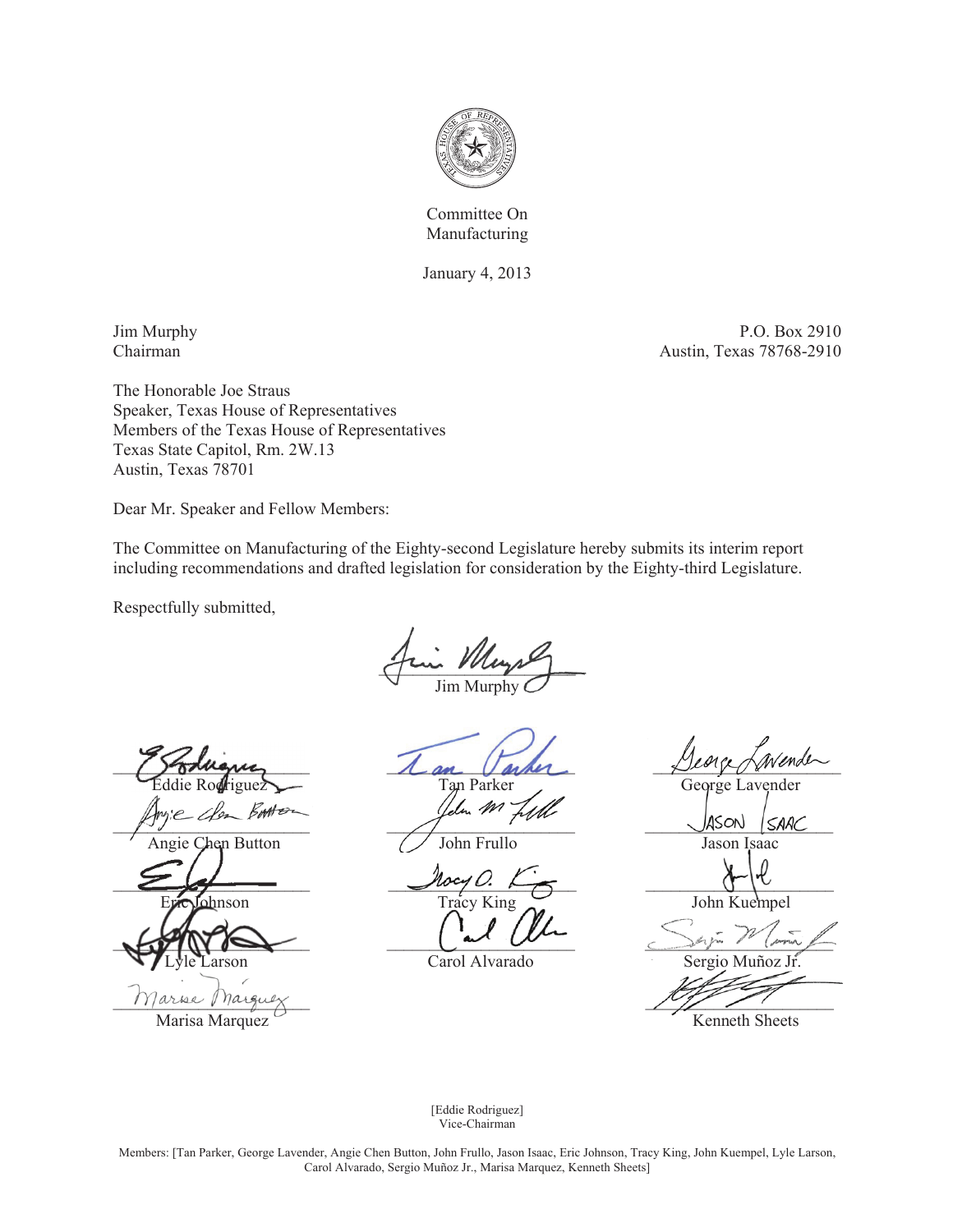# **TABLE OF CONTENTS**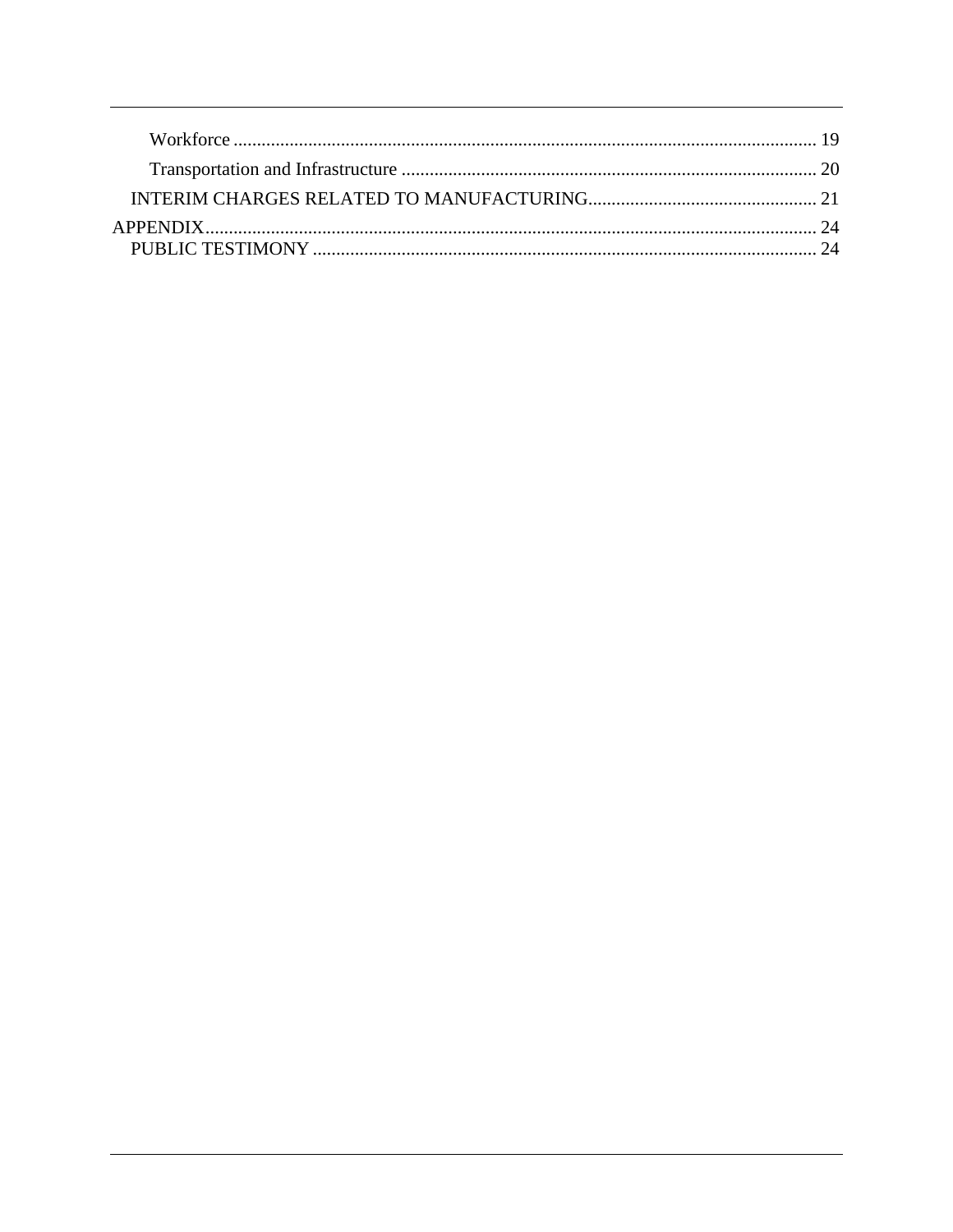#### **CHAIRMAN'S PREFACE**

There is much good news with respect to manufacturing in Texas. We rank first or second in every index and Texas is adding more manufacturing jobs than any other state. We enjoy abundant resources and raw materials as well as lower energy and labor costs, each of which is a distinct and valuable advantage. We confirmed these facts through our hearings.

We also noted through the same hearings -- and our own research -- growing concerns regarding the sustainability of Texas' strong position. Our infrastructure system is stretched thin and struggling for additional funding. The financial and regulatory climate is a factor not just in affecting profits but also in the competitive position of communities, states, and nations. And the final area of concern we identified relates to the labor pool. A perfect storm is brewing as baby boomers in technical fields are approaching retirement with no large group of qualified workers to replace them. At the same time, our educational system has adopted a "college or bust" philosophy that exacerbates this situation as fewer students move into career and technical fields that require less than a four year degree. And the third factor is the tremendous growth in fields that require more than a high school degree – usually a two year degree and/or certificate or professional designation. This workforce issue was brought up at every hearing, every tour, and every conversation with leaders in manufacturing.

Our mission as a committee was not to address each of the threats or concerns regarding manufacturing but instead to initiate a process through which solutions and strategies can be explored and collaboratively implemented. This report marks a step in the process. There is much work ahead and what we have done here is to set a path forward. Now we turn to our manufacturers, related businesses, and public sector partners to work together on these initiatives to ensure a bright and prosperous future for people of Texas.

Juin Murphy

Chair, House Interim Committee on Manufacturing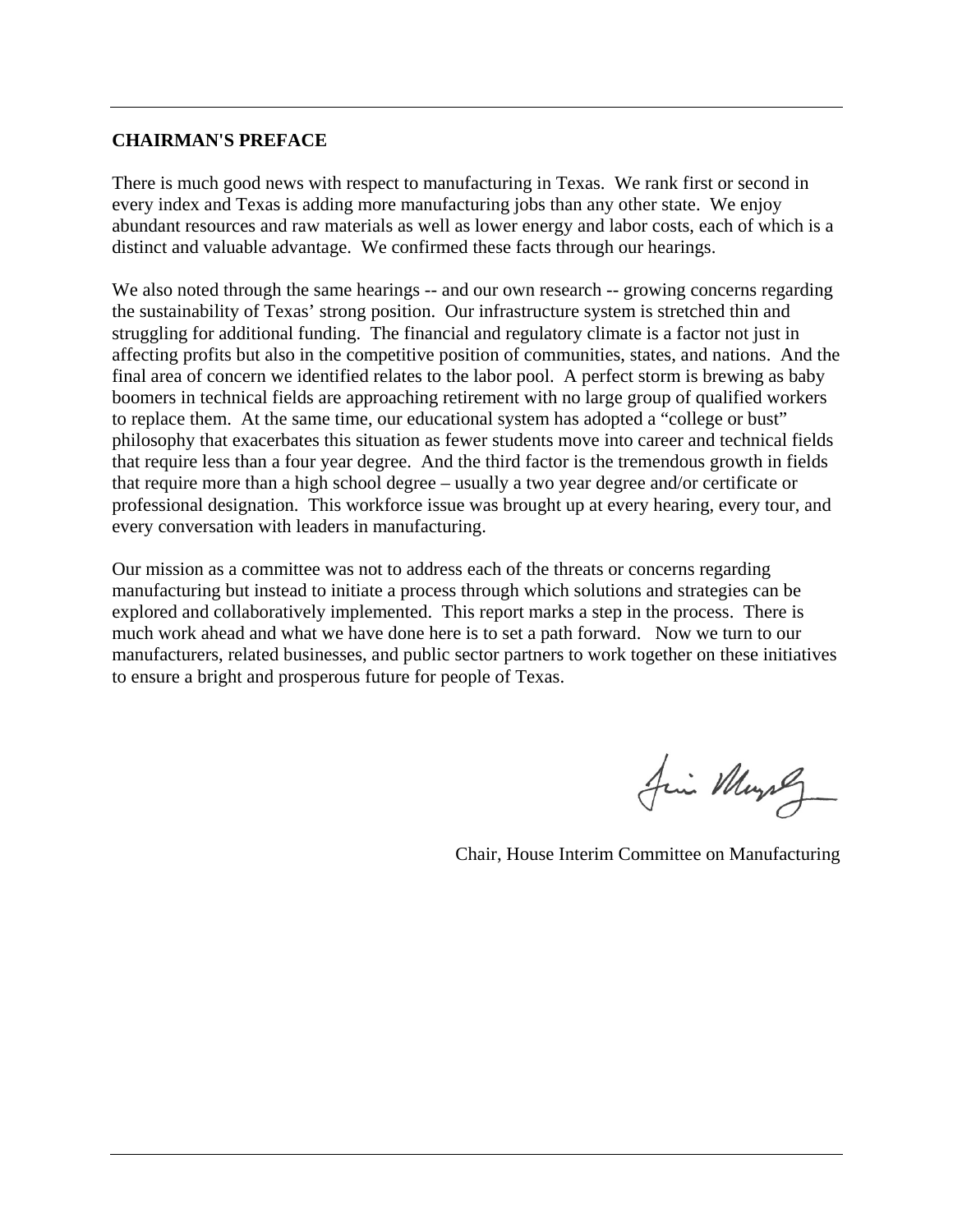# **HOUSE COMMITTEE ON MANUFACTURING**

# **INTERIM STUDY CHARGES AND SUBCOMMITTEE ASSIGNMENTS**

On October 22, 2012, the Honorable Joe Straus, Speaker of the Texas House of Representatives, created the House Interim Committee on Manufacturing (the Committee). Fifteen members were appointed to the Committee: Jim Murphy, Chairman, Eddie Rodriguez, Vice Chairman, Carol Alvarado, Angie Chen Button, John Frullo, Jason Isaac, Eric Johnson, Tracy King, John Kuempel, Lyle Larson, George Lavender, Marisa Marquez, Sergio Muñoz Jr., Tan Parker, and Kenneth Sheets.

Speaker Straus charged the Committee with:

- compiling and summarizing committee findings on how to improve manufacturing in Texas;
- making recommendations about how to encourage manufacturing in the state;
- and determining how those recommendations interplay with other committees' work on business growth and retention in Texas.

Chairman Murphy created three subcommittees:

- Taxes, Incentives, and Regulations- Tan Parker, Chairman, Angie Chen Button, John Frullo, Eric Johnson
- Workforce- Eddie Rodriguez, Chairman, Tracy King, John Kuempel, Sergio Muñoz Jr., Kenneth Sheets
- Infrastructure- George Lavender, Chairman, Carol Alvarado, Jason Isaac, Lyle Larson, Marisa Marquez

Public outreach was a primary objective of the Committee. This was achieved both in terms of geography and the broad array of interested parties who were invited to participate in the hearings. The Committee met in three public hearings in three different cities in one week. The first hearing was held in the Fincher Building on SMU campus in Dallas, TX on November 12, 2012. The second hearing was held at the Port of San Antonio Headquarters in San Antonio, TX on November 13, 2012. The third hearing was held at the Greater Houston Partnership building on November 14, 2012. The fourth and final hearing was held at the state Capitol in Austin, TX on December 18, 2012. The Committee heard invited testimony and public testimony and also considered submitted written testimony. Each day the Committee toured a local manufacturing facility for a first-hand experience. The Committee would like to thank Texas Instruments, Toyota, and the Port of Houston for hosting the Committee.

The Committee would also like to thank all of the staff of the Members of the Committee, especially the staff of the subcommittee Chairs who helped draft this report.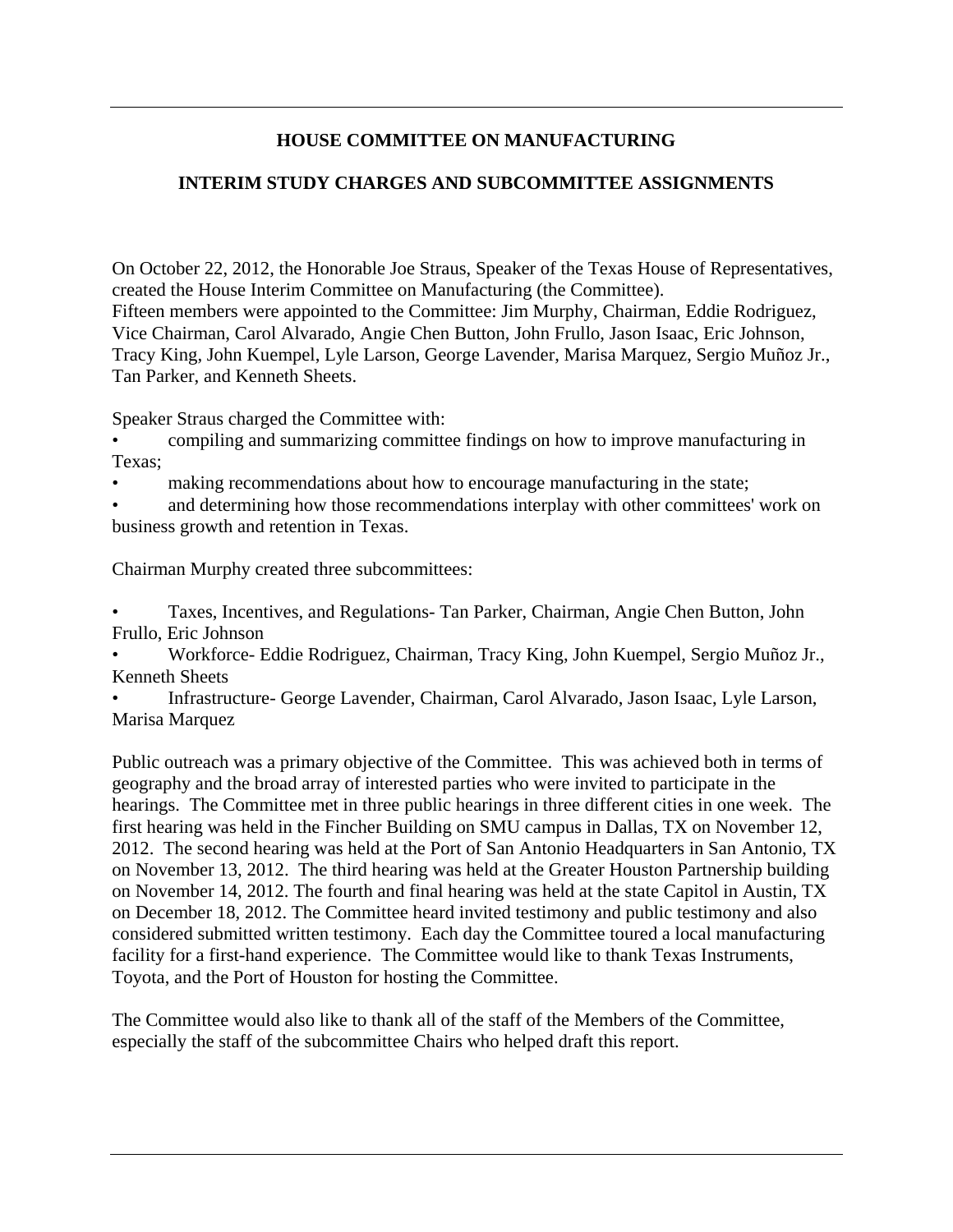#### **EXECUTIVE SUMMARY**

By definition, manufacturing seems straight forward. In its simplest form, one company produces a tangible product to sell to another company or consumer. In reality, it is quite complex. It is considered the cornerstone of business in Texas. It includes both large and small businesses who employ anywhere from 10-10,000 Texas citizens. The world of manufacturing is no longer just about widgets and autos; these companies are building tiny memory boards and making use of electrical, chemical, and even ultrasonic processes to manufacture a product. Manufacturing is small business and large corporations. Without one, you cannot have the other. In the last several decades we have seen manufacturing companies and jobs leave our state and our nation because of lower wages, lack of a skilled workforce and increasing logistic costs. As Bob Dylan wrote, "the times they are a-changing."

However, recent news coverage points out that manufacturing is moving back to the United States from overseas. Factors cited include the low cost of energy, access to raw materials and consumer markets, available capital, and a stable political environment. The Sunday before our hearings, 60 Minutes aired a story on the "skills gap" (Three million open jobs in U.S., but who's qualified?). A major concern of the manufacturing industry is that the baby boomers are near retirement age and there is a lack of skilled workers to fill their positions. The Committee heard from businesses just like the ones featured in the news stories who are taking the initiative and partnering with local colleges and high schools to help train their workforce. In December, Apple announced a plan to move some of their manufacturing to the United States (Apple CEO Tim Cook announces plans to manufacture Mac computers in USA). On November 29th, Atlantic Wire published a piece How America Can Steal Manufacturing Back from Foxconn (Really). In this piece the reporter, Rebecca Greenwood, stated "If China continues to modernize, at some point soon things will get more expensive and harder to make there, which will bring factories back here." If this is the case, our country *(and especially Texas)* must be prepared to close the skills gap to have a well trained workforce, provide a sound economic environment and strong infrastructure to attract these businesses to our state. We want to encourage these companies to make their home in Texas and the testimony from panelists gave the Committee an idea of how to accomplish this.

The Committee was tasked with the mission of finding ways to increase manufacturing capability in Texas. We visited different cities around the state to hear from members of the manufacturing business about how Texas can spur growth and improve the climate for manufacturing in Texas. Each hearing was broken down by topic and the invited testimony focused on the topic of the day. It is difficult not to discuss all of the topics designated for other days as they are all intertwined. Workforce, the skills gap and training were discussed at all three hearings. The hearing in Dallas focused on taxes, incentives and regulations. Each panel presented issues manufacturers face as they operate their businesses as it related to the tax and regulatory structure in Texas. There was mention of simplifying the franchise tax, extending Chapter 313 abatements, tax credits for research and development, and the need for a multiskilled labor force. In San Antonio we examined the workforce needs for manufacturers and discussed how important an educated workforce is to the industry. We heard from representatives from community colleges, Texas Workforce Commission, Texas Veterans Commission, The Higher Coordinating Board and business owners from across the state.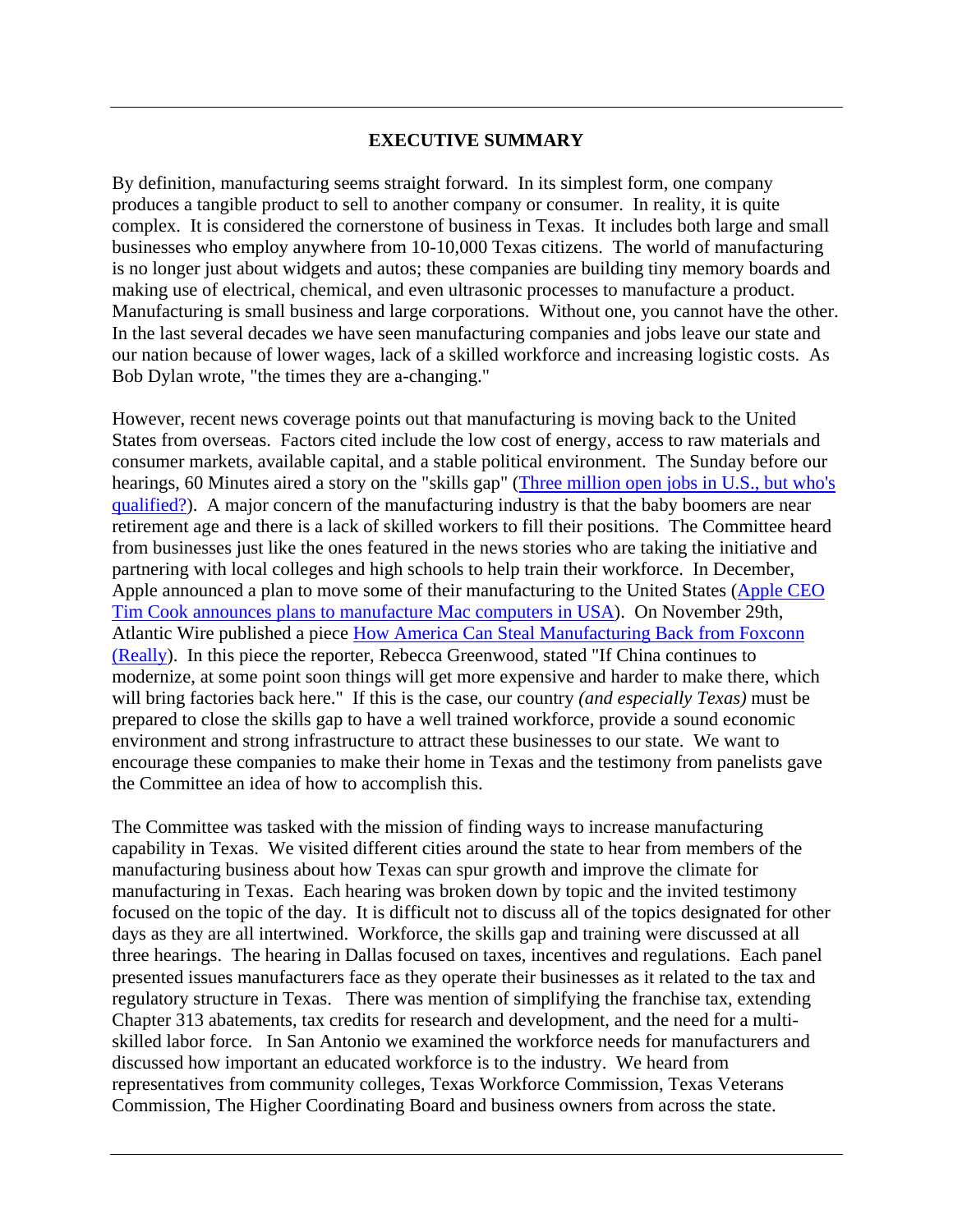We were told that there are jobs to be filled, but that we lack the properly trained skilled labor to fill the positions. The hearing in Houston was dedicated to infrastructure. Water, transportation and energy are each issues that we hear about for a multitude of reasons. For manufacturers, these three components are vital resources, without which they cannot operate efficiently. The next section of this report will go in depth on each of the topics addressed at the hearings. At the end of the report we will present our recommendations to the Texas House on how to improve manufacturing capability in Texas as well as a list of interim charges related to manufacturing assigned by Speaker Straus to standing committees.

#### **CHAPTER 1**

# **FINANCE AND REGULATIONS**

#### **Taxes and Incentives:**

While Texas ranks 46th nationally for taxes on individuals, Texas ranks 18th nationally for taxes on business. The Texas taxing environment has had a varied impact on the manufacturing industry. According to Texas Taxpayer and Research Association (TTARA) testimony, manufacturing comprises 10% of jobs in Texas but 20% of total taxes paid by businesses. Property tax, sales tax, and franchise tax were all addressed by panelists.

#### **Property Taxes:**

Texas has a high property tax rate that also taxes tangible, personal property and business inventory (one of only nine states to do so) and businesses are often left to make up the revenue shortfall through other means. Panelists representing small businesses and large businesses alike informed the committee that taxing equipment as property can be difficult on manufacturers because the tax does not account for machines which are operational, machines that may be temporarily out of operation, or if machines are profitable or not, thus not allowing this form of property taxes to adjust for down economic times. Panelists mentioned the lack of appraisal standards across the state and a need for uniformity.

While certain property tax abatements for businesses are in place, some (Chapter 313 agreements) are set to soon expire in Texas. Chapter 313 of the state tax code allows school districts to offer temporary tax abatement on the property value of new investment for qualified projects: those related to manufacturing, research and development, electricity generation using low emissions technologies, and nuclear energy. The project must also meet a job creation threshold. Under Chapter 313, a local school district may eliminate school M&O taxes for eight years before a new project goes onto tax rolls at the full appraised value. School districts who do participate in Chapter 313 agreements realize an increase in I&S tax collections from the new property.

To offset Texas' lack of a personal income tax, base property and sales tax are higher than the national averages. Chapter 313 has proven to be exceptionally valuable in attracting new investment to Texas. Proponents of Chapter 313 say that with new direct investment comes job growth from indirect investment and investment in the surrounding communities.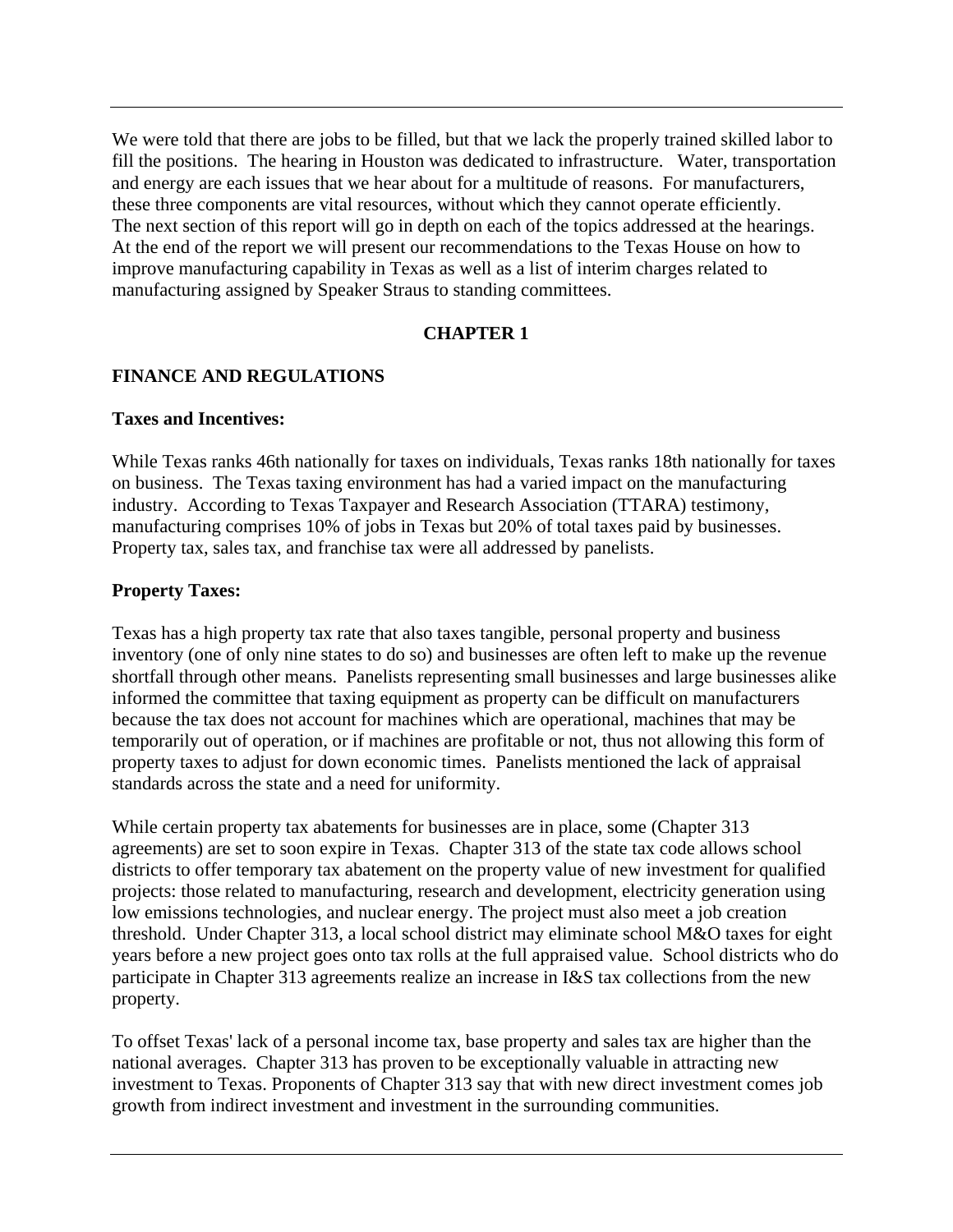#### **Franchise Taxes:**

Manufacturers stated the compliance cost to the margins tax in Texas can be very high. In addition, the tax is on receipts, not net-income, which leads to payers having tax liabilities that can exceed their profits. The floor of \$1,000,000 in gross receipts (small business exemption) leaves a smaller pool of payers, negatively impacting those who fall outside of the exemption. For these reasons many industry partners think that the franchise tax should be repealed or amended and the revenue replaced by greater sales tax collections: 1) the margins tax applies to business regardless of they see a profit or not, 2) compliance costs are extremely high, 3) it is not generating the revenue first envisioned and 4) there are too many loopholes and inconsistencies that leave businesses who comply carrying a disproportionate share of the burden.

Economic incentives for businesses coming to Texas have proven to be effective in bringing new investment to the state. Toyota, Caterpillar, and Lockheed Martin are just a few examples of businesses that have brought their production into the state. However, there is still is a reported need for better coordination between state economic development programs and their local counterparts. A lack of coordination between the state and local level can result in delayed benefits and projects not being completed as well as businesses missing application deadlines because of an uncertainty regarding their eligibility for incentives.

#### **Direct Economic Incentives:**

The Texas Emerging Technology Fund has invested \$169.3 million in 133 high-tech companies and holds more than \$173.9 in those companies- over \$4.5 million than what was originally invested. Fund investments have attracted over \$590 million in private dollars to supplement projects which the State has invested in and has bolstered research across institutes of higher learning in Texas. The Texas Enterprise Fund has helped create thousands of jobs in Texas and millions of dollars in investments all over the state. According to statistics posted by the Governor's Economic Development Division, awards from the Enterprise Fund have helped create 63,910 direct jobs. Of those jobs, 13,330 were created in the manufacturing industry. As more states develop similar programs to these, and compete with Texas, it is critical that our state has adequate resources to encourage relocations and expansions in Texas.

#### **Research and Development Tax Credit:**

Currently, Texas is one of only 10 states who do not offer some form of a research and development tax credit. This tax credit was eliminated in the adoption of the revised margins tax in 2006. According to testimony from panel members, an ideal research and development incentive would be two fold, with an R&D tax credit component to the franchise tax and an exemption to sales taxes for purchases of a research and development nature. These incentives are key steps towards proving to businesses that Texas is interested in long term growth and development.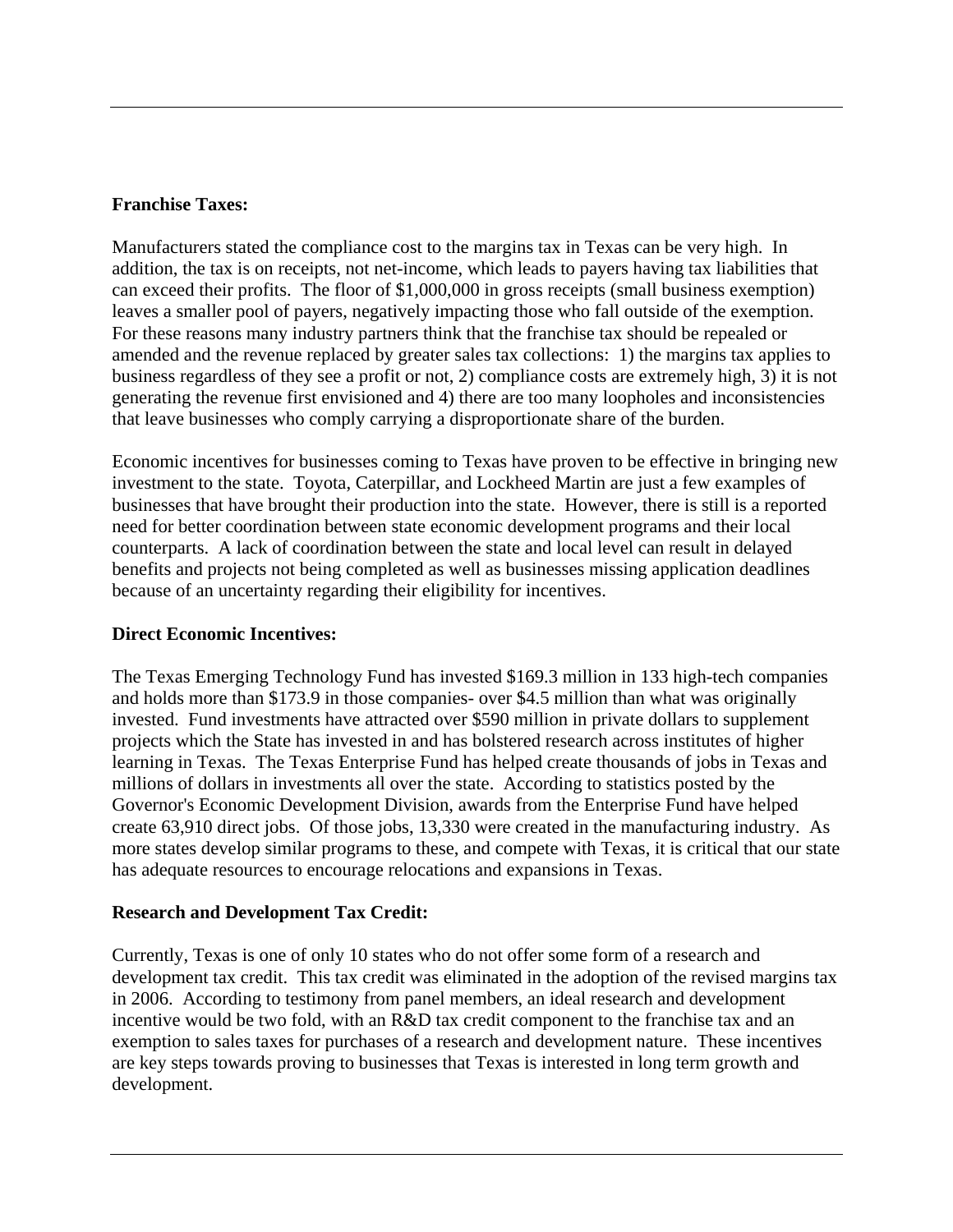#### **Emerging Technology:**

As noted in the introduction, manufacturing has evolved from the traditional assembly line products and widgets of yesteryear. Private industry partners have asked the Committee to consider data, software, and services in how they define manufacturing in order to allow businesses to explore new partnerships as well as qualify for state-level incentives which would not be accessible otherwise.

Specifically, the Committee received written testimony regarding the consideration of standalone data centers and their ability to qualify for Chapter 313 partnerships and sales tax exemptions. While these facilities do not produce tangible products, they house equipment which plays an integral part in data storage, research development, and software production processes.

The Committee also received written testimony from Space Exploration Technologies Corp. (SpaceX), a space transportation company, has a large rocket development facility in McGregor, Texas and a commercial crew office in Houston. SpaceX conducts research and development testing at their McGregor facility and have staff in Houston to work in conjunction with NASA at the Johnson Space Center where they have the ability to monitor their Dragon spacecraft, the first privately-developed vehicle to successfully attach to the International Space Station. These businesses benefit their local communities by bringing in new investment and jobs but are being aggressively pursued by other states who can offer a talented workforce and economic incentives. The Committee was asked by stakeholders in the Texas business community to reassess traditional definitions of manufacturing in order to bring these businesses into the fold and continue bringing these new industries into Texas.

#### **Fair Treatment of Inventory:**

Panelists suggested that Texas should reconsider how it taxes (as property) the inventory held by a manufacturing company. The Freeport exemption allows for certain goods, wares, ores, and merchandise other than oil, gas, and petroleum products, as well as aircraft and aircraft repair parts used by a certified air carrier to be tax exempt for 175 days after the date they are brought into or acquired in Texas. Some industry members feel that 175 days is not an adequate timeframe for certain products (aerospace, for example) based on market variables. Other states also offer the same type of exemption at different and often longer lengths of time, and some states choose not to tax business inventories at all.

# **Academic/Industry Partnerships:**

 A mutually beneficial relationship exists in the space where industry and academia do not overlap. Industry is concerned with creating a skilled labor force that is highly trained and capable. Institutions of higher education (IHE's) are interested in graduating educated students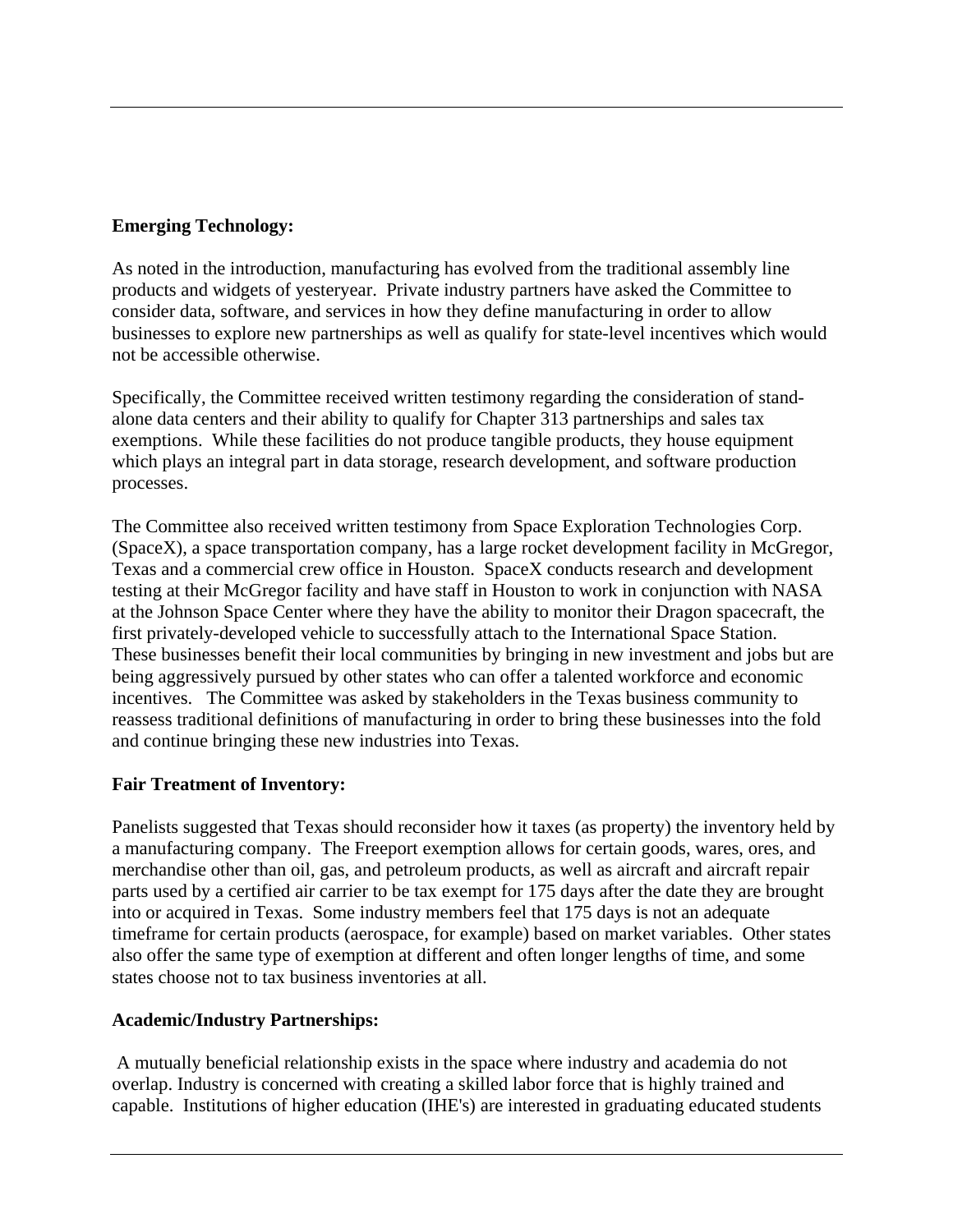who can go directly into the workforce and producing high quality research. So why is there a gap between the two? There are a few cases of where these sorts of partnerships exist, and some are more involved than others, but by and large these types of partnerships are rare. Institutions of higher learning are often looking for ways to expand their funding base and investments from private companies are a way to fill that need. In some cases, these companies are receiving tax breaks for investing their dollars into research ventures when partnered with IHE's. The state of California has a successful program in this area.

On the results side of these partnerships, IHE's could make use of resources from private companies outside of their invested funds. These companies have real world problems and experiences from outside of the classroom or research laboratory which can help to expand the scope of research. Developing partnerships with industry provides a familiarity to both students and HR departments that can help in the job marketplace and on campus by giving students an understanding of the "real world" and of certain companies.

# **REGULATIONS**

The regulatory burden on business is threefold; businesses must contend with federal, state and local regulations which are often confusing or contradictory. Business regulations are particularly costly to small businesses, as their compliance costs can be higher than their larger counterparts once you consider time, staff, and resources that must be dedicated to ensuring compliance.

#### **Permitting Process:**

Texas' permitting process is cumbersome, lengthy and often leads to projects instead locating to neighboring Louisiana or being held up for upwards of 2 years. According to Chad Burke of the Houston Port Region Economic Alliance, there is currently \$60 billion in petrochemical projects along the coastal region that are awaiting permits in Texas.

#### **Cost Benefit Analysis:**

Before enacting new regulations and periodically to ensure that the return on investment is positive for both the state and businesses receiving incentives, it was suggested to the Committee that the state periodically review incentive programs, state tax structure, and the regulatory process. As things change, both the State and businesses should be in a position to adjust incentives as necessary in order to ensure maximized benefits.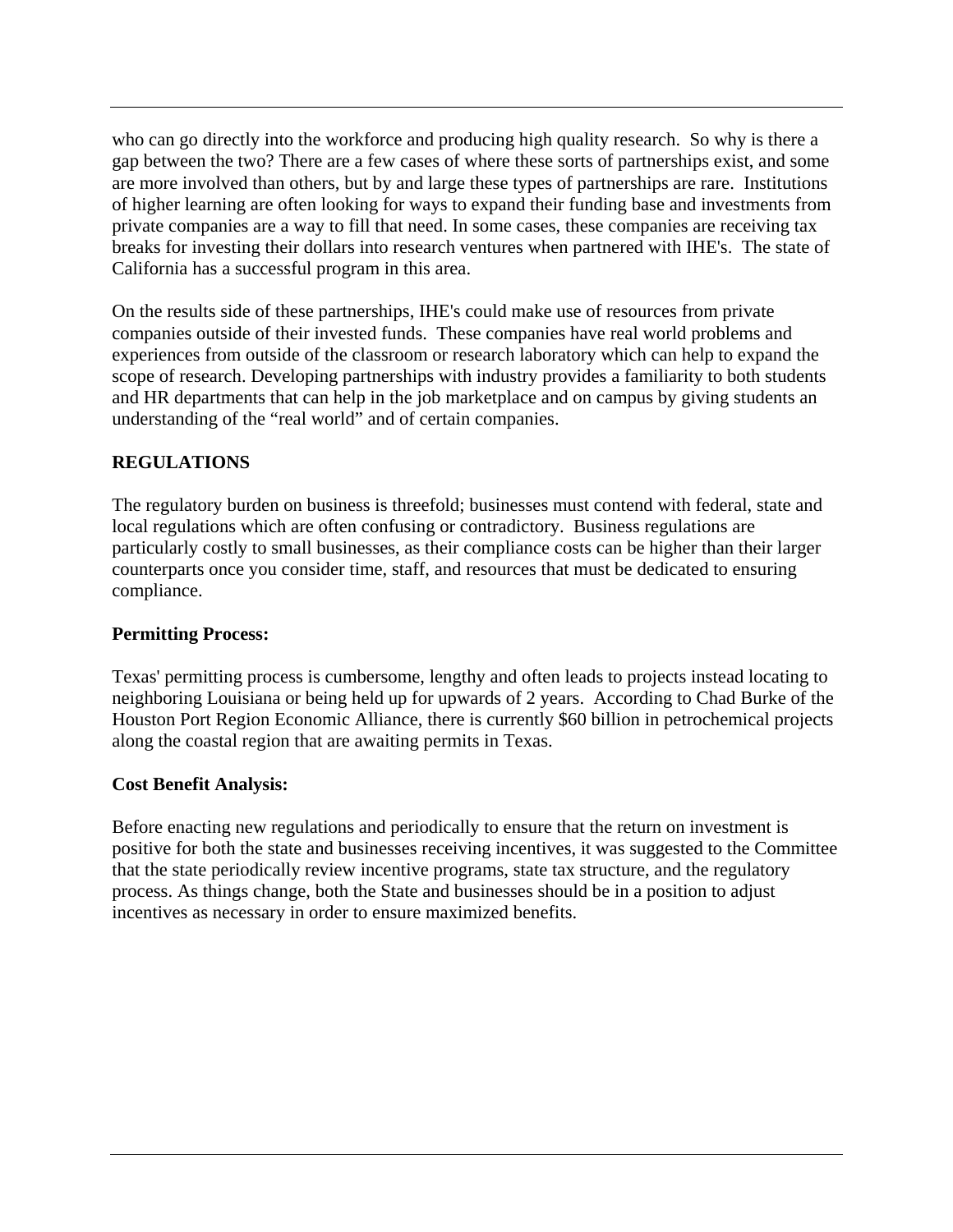# **CHAPTER 2**

#### **EDUCATION AND WORKFORCE**

The greatest asset to continued success for Texas in manufacturing is a skilled and educated workforce. As the population of Texas continues to grow, government, the educational system and industry must work together to ensure that the labor force continues to keep up with evolving technology and production demands. In order to ensure that Texas remains competitive in attracting business and stimulating business growth and expansion, the state must support efforts to create a highly skilled workforce that bridges the current skills gap and ensures stability for years to come.

#### **Secondary Education:**

Re-examining and revising the 4x4 requirements (4 years of Math, Science, Social Studies and English Language Arts) was a topic presented by panelists when testifying about workforce education in Texas. However, this same topic was discussed by panelists at each of the hearings. Common concerns from panelists were that the 4x4 model does not do enough to produce high school graduates with skills which would allow them to directly enter the manufacturing workforce. The general consensus is recent efforts by the state to reform education at the high school level have focused on those students who plan to enroll in a 4 year university. While it is a laudable goal to have every student progress to a 4 year university, we need to recognize the reality that not every student wants to attend college. Many want to immediately start their career and enter the workforce.

Written testimony from Texas Workforce Commissioner Tom Pauken suggested that allowing students to choose a pathway upon entering high school (STEM, humanities/fine arts, CATE) would create an environment in the public education system where every student received a standard academic foundation while also having the ability to "specialize" in areas of individual interest. At a time when many skilled workers are nearing retirement age, this skills gap has proven to be particularly concerning to those in the manufacturing industry.

The Committee also learned of the desire of the secondary schools and industry to offer alternatives to the courses required as part of the 4X4 curriculum, particularly for the 3rd and 4th year Math and Science courses, which could count for high school graduation and a certificate or professional certification. Approval for these alternate courses was described as difficult and inconsistent among the TEA, ISDs and THECB.

#### **Skills Development Fund:**

 Texas Workforce Commission (TWC) is the administrator of the Skills Development Fund, a program which provides money for training Texas workers through collaboration among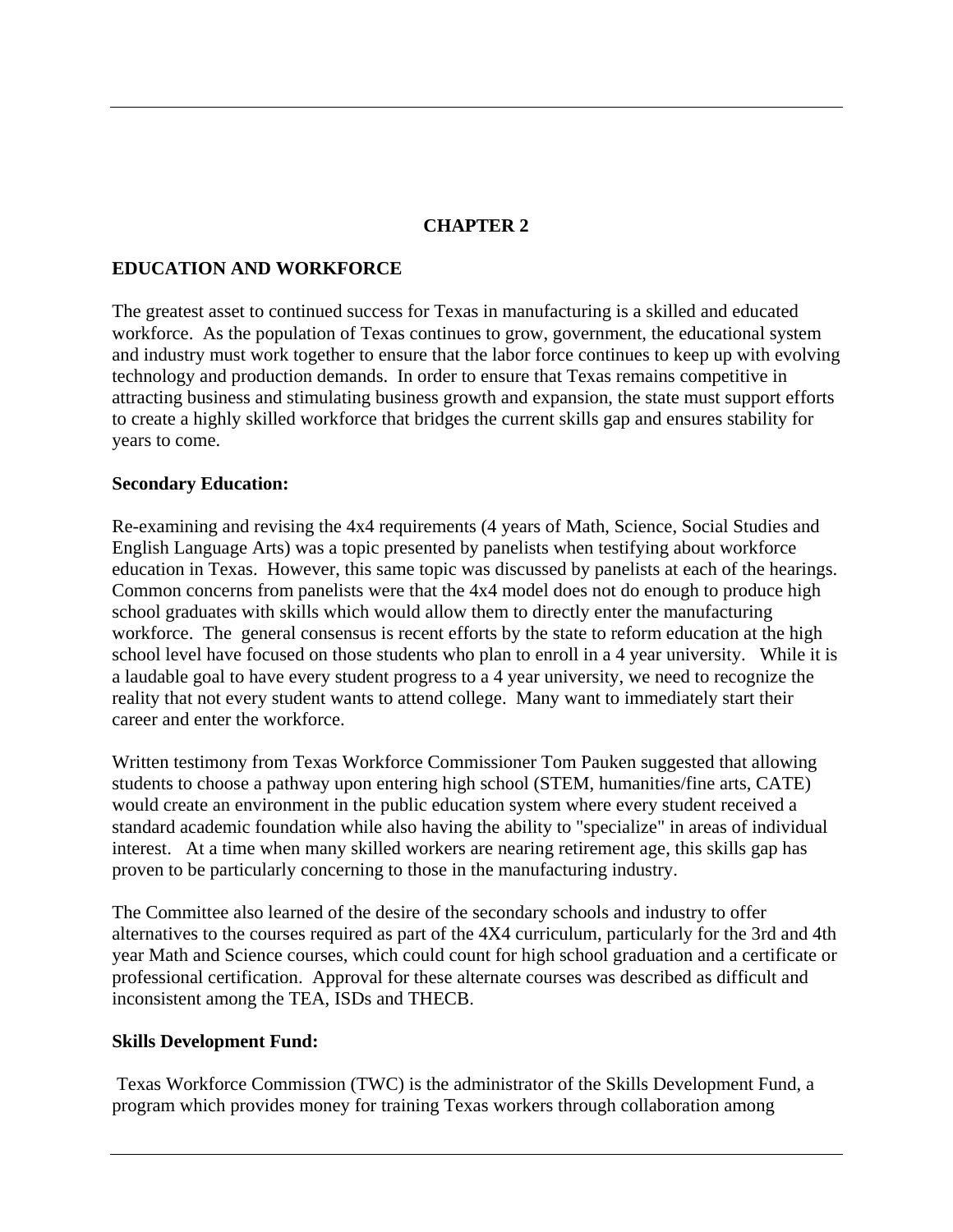businesses and community or technical colleges. The money pays for training of workers while the colleges administer the training with the help of TWOC at no charge. Dr. Federico Zaragoza, Vice Chancellor of Alamo Colleges, informed the committee that Alamo Colleges have been awarded a total of \$12 million to support training of approximately 5,200 Toyota and Caterpillar employees, or \$2,307.70 per employee. TWC Chairman Andres Alcantar spoke on the importance of the fund, confirming its importance in reducing the workforce skills gap.

# **Community College Partnerships:**

The Committee heard about community college partnerships of all types. In San Antonio, Alamo Colleges has partnered with seventeen area school districts to provide dual enrollment classes which train students specifically for manufacturing jobs in an effort to address industry concerns with a skills gap in the workforce. Alamo Colleges has also partnered with the San Antonio Manufacturers Association, Toyota, Caterpillar, and other local aerospace companies to develop specific, needs-based curriculum, certification programs, and degree plans- for example, over 560 engineering technicians have graduated from Alamo Colleges in the past two years. Alamo Colleges also works with four year institutions to ensure that students who graduate with an associate degree in applied sciences can transfer up to 60 credit hours into their bachelor of applied sciences programs.

South Texas College is the fiscal agent of the North American Advanced Manufacturing Research and Education Initiative (NAAMREI). The network is comprised of 60 public and private partners and is devoted to developing an advanced manufacturing industry in south Texas. Carlos Margo, the Executive Director of NAAMREI, testified that South Texas College has received over \$5.7 million in skilled workforce grants from NAAMREI and offers 250 customized skills development courses which are tailored to meet specific demands in the workforce.

#### **Results Based Methodology:**

Beginning next year, the Texas State Technical College (TSTC) funding formula will be based wholly on successful placement in jobs instead of the amount of time in school. TSTC will be the first college in the nation with 100% results based outcome funding. This allows TSTC to be more responsive to the industry and move students from classroom to workforce in the fastest manner possible.

#### **Adult and Veteran Education:**

For most workforce needs, the infrastructure and programs are in place but improvements could be made. What Texas lacks today is a balanced throughput. In addition to the shortage of college graduates overall, students are graduating with degrees that are not relevant to manufacturing. This has caused a shortfall in the skilled workforce that is expected to worsen if not addressed soon.

According to written testimony from Texas State Technical College's Mike Reeser, a compounding problem is that the incumbent workforce is "graying" while the numbers of new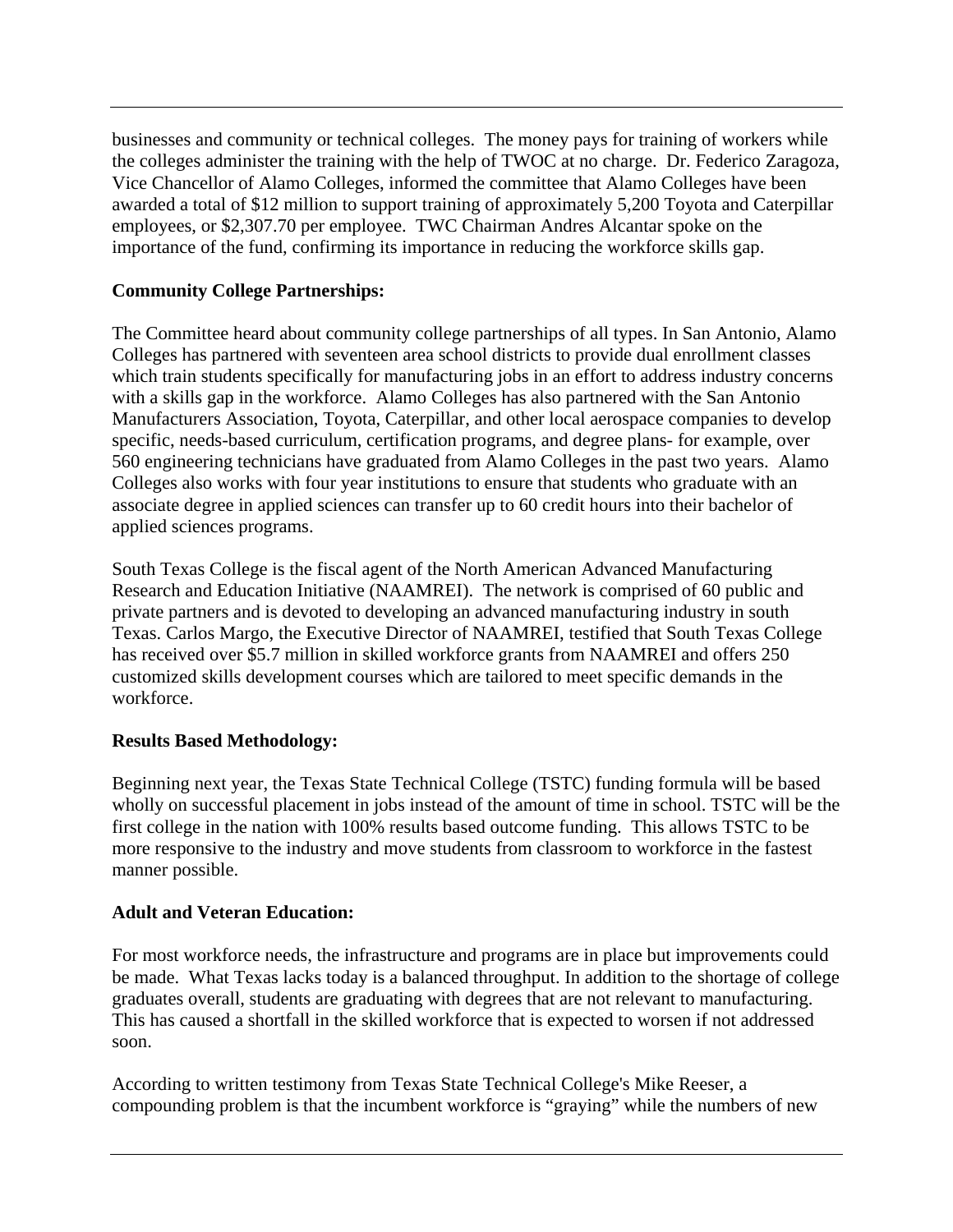entry workers is falling. Moreover, an increasing number of students who are already in the workforce supply chain are opting for non-technical degrees and foregoing studies in technical fields that are crucial to manufacturing and other core industries.

The main goal of education must continue to be preparing Texans for high-value employment in our economy. According to the Bureau of Labor Statistics, ratios of graduates in high-value technical fields have dropped in the last 20 years. At a time when the skills gap is growing and the workforce continues to age, Texas has the opportunity to lead the way by creating a new wave of young and capable skilled workers.

Employing veterans in the manufacturing workforce is essential to the Texas workforce. Veterans, with their unique set of skills and experience, are key to filling gaps in the workforce. According to Thomas Palladino of the Texas Veterans Commission, Texas ranks number one in the nation in employing veterans, accounting for eighteen percent of all veterans employed in the United States. The Hazlewood Act and GI Bill are useful tools in assisting veterans in receiving post-secondary education, but there is currently no way to translate veteran's skills or military service experience into workforce certification credits.

Adult and veteran recruitment and education can prove to be a substantial bridge across in the skills gap which currently exists in Texas. By taking advantage of uniquely skilled labor pools with existing professional experience, Texas can quickly and efficiently provide high-value employees to employers and improve the workforce.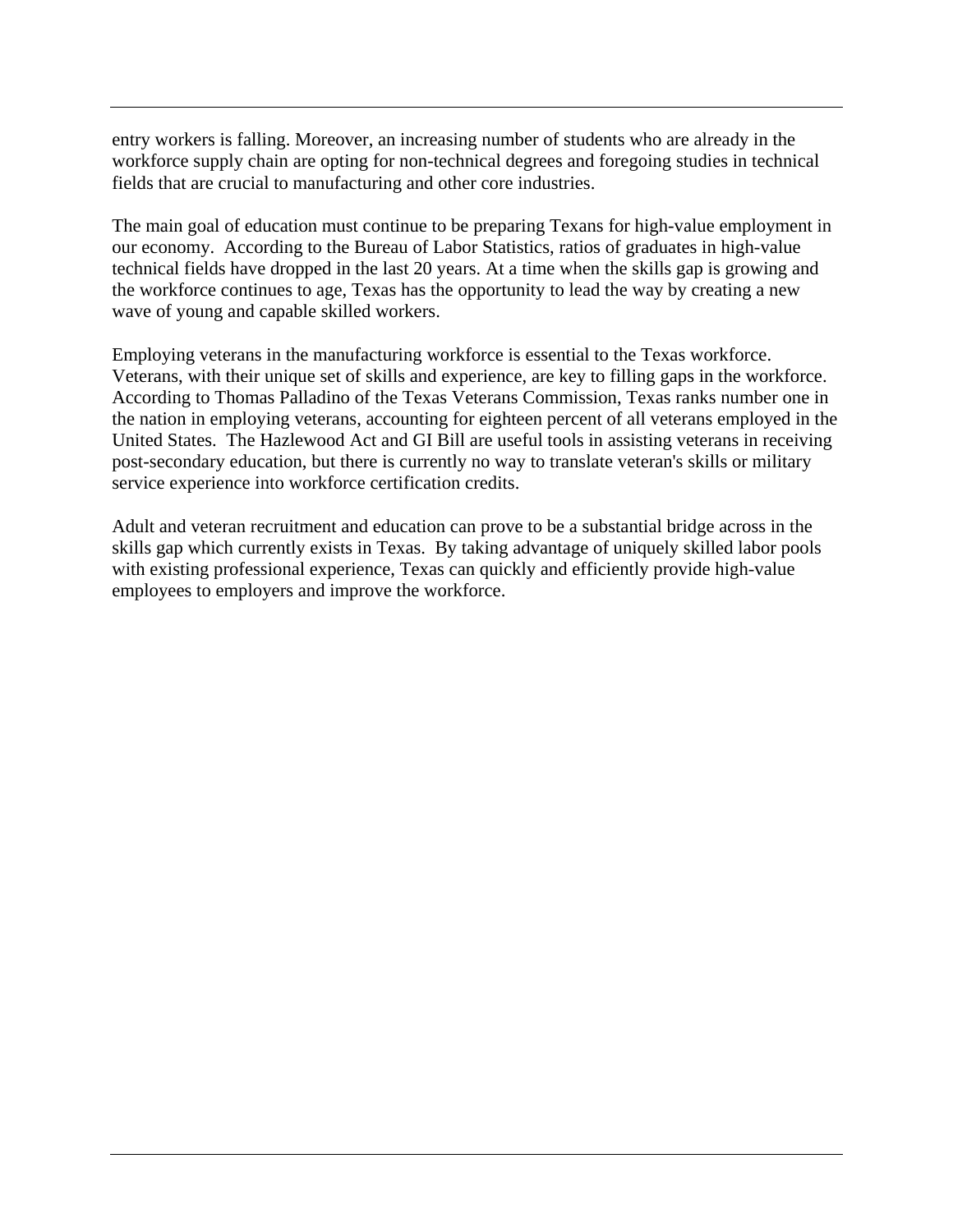# **CHAPTER 3**

#### **INFRASTRUCTURE**

Manufacturing uses significant amounts of both water and electricity. The transportation system of highways, railroad, ships and barges functions to both bring in raw materials and component parts as well as to move the finished products to market.

#### **Electricity:**

Since the competitive market opened in 2002, competition is providing choice. There are over 50 companies that provide retail electric choice in the ERCOT market offering well over 100 products of electricity. Electricity is unique in that it is manufactured and consumed simultaneously. The electricity producers of Texas trying to develop bulk storage of power which would allow them to supplement intermittent sources of power with reliable sources of power. Electric companies must continue to build new generation, transmission and distribution, invest in environmental control equipment and modernize the grid and retail products so that they can serve our customers more efficiently.

There has been a lot of discussion on generation capacity. The latest projections by ERCOT show that reserve power is increasing but there is still room for improvement to ensure adequate supply during peak usage and emergencies. According to John W, Fainter, Jr. of AECT, desired reserve electricity margin is about 13.75% but is currently around 13%. To meet increases in electric load in Texas, additional power, transmission, and distribution will all be required. Additional generation will be required to achieve these goals, but must be done with the goal of keeping costs down and encouraging new investment in Texas.

#### **Water:**

The Texas Water Development Board (TWDB) works with the Texas Commission on Environmental Quality (TCEQ), the Department of Agriculture, the Department of Parks and Wildlife as well as the sixteen regional water planning groups to come up with the water demand predictions for the state.

Texas has 174 counties that have manufacturing water demands. There are sixteen regional water planning groups seeking how to meet the state's water supply needs which are comprised in the State Water Plan. The first step in the process is to quantify population and water demand. Large scale industrial facilities that use a large amount of water are included in the manufacturing, mining, and steam electric categories of the water plan.

Manufacturing is one of five non-municipal demand categories considered in regional water planning. Manufacturing water demands consist of the future water necessary for large industrial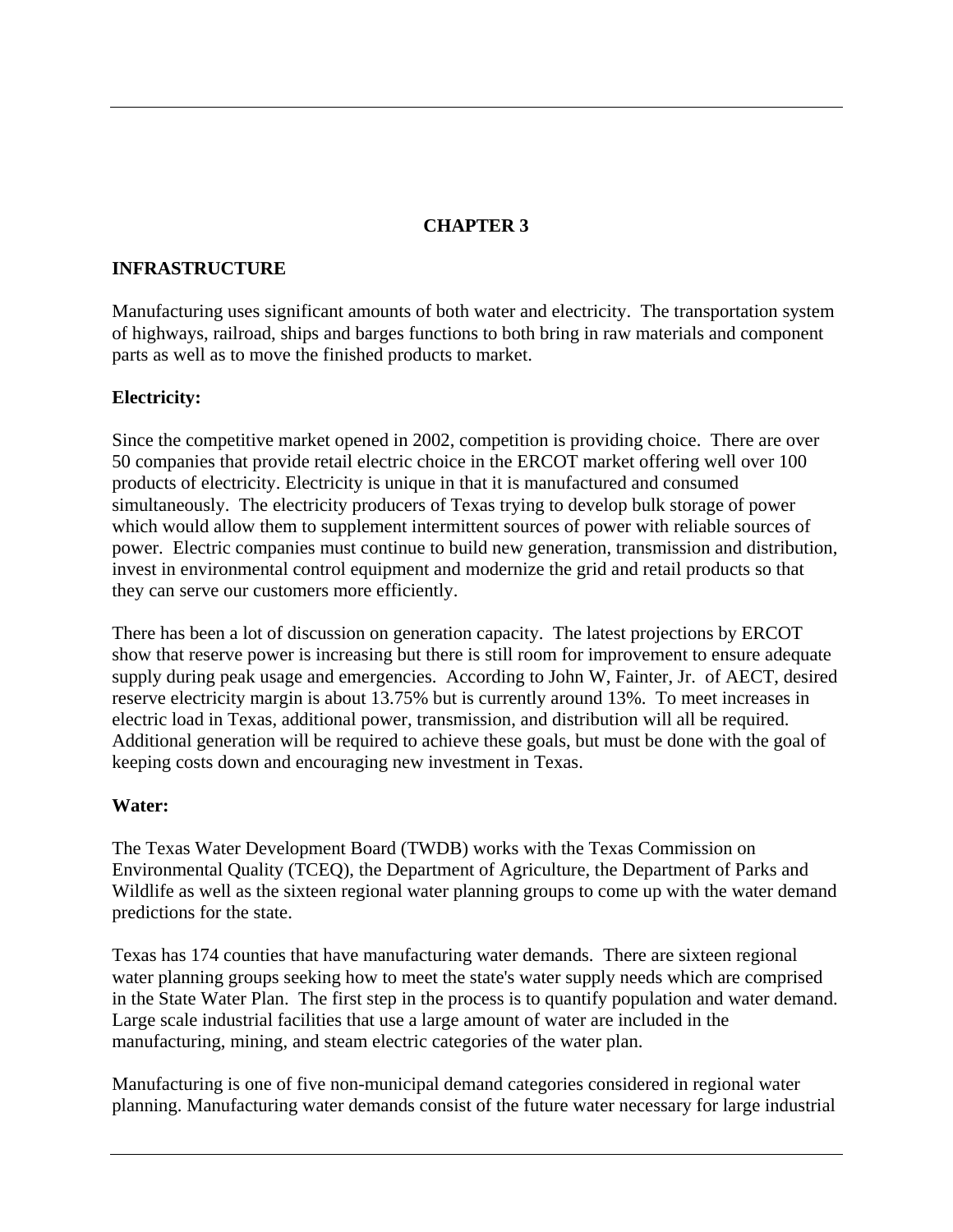facilities such as food processors, paper mills, electronics manufacturers, aircraft assemblers, and petrochemical refineries. The 2012 State Water Plan projects that manufacturing water demands in 174 counties will grow 67 percent over the planning horizon, from 1.7 million acre-feet in 2010 to 2.9 million acre-feet in 2060. By 2060, however, only about 2.6 million acre-feet of water supplies are expected to be available. To meet these needs, regional water planning groups recommended conservation, reuse, new groundwater supplies, and other surface water strategies. The total capital costs of implementing strategies to meet manufacturing needs would be \$3.4 billion. However, the cost of not implementing these strategies would be far greater: Testimony to the Committee by Carolyn Brittin of the TWDB is as follows: in the current decade, not meeting manufacturing water needs during a repeat of the drought of record would result in \$6.3 billion in lost income, \$472,000 in lost state and local business taxes, and 72,000 lost jobs. By 2060, it would result in \$68.2 billion in lost income, \$4.1 billion in lost state and local business taxes, and 685,000 lost jobs.

# **Oil and Gas:**

Texas is not only the largest gas producing state; it is also by far the largest gas consuming, according to James Mann of the Texas Pipeline Association. Mr. Mann also testified before the Committee that 80% of the gas is consumed by the industrial and power plant sector, 10% is used in the oil patch and 10% is used for residential and small commercial owners.

Over the last three years, Texas has drilled over 30,000 new oil and gas wells. Oil production has increased over 80 million barrels a year in the last three years and that number is still rising. Estimates range from 2017 to 2020 when the U.S. will be a larger oil producer than Saudi Arabia. Last year our oil imports dropped to the lowest point in twenty years.

Eagle Ford Production in South Texas helps Texas lead the nation in oil production along with the new massive fields being produced in the Permian Basin and North Texas. Texas has the most refineries in the U.S. and gulf coast refineries agree that in the near future they will be using 90 to 100% domestic crude; some of the south Texas refineries already use 100% Texas crude. There is now enough natural gas to last us at least 100 years in the U.S. Texas has the largest gas and oil fields in the U.S. For the first time there has been an expansion of the chemical industry in the state thanks to the increase in Natural Gas Liquids (NGLs). Ultimately, pipelines are needed to connect all of these things. The Texas Pipeline Association has projected \$11 billion in expansion plans.

Additionally, the huge increase in NGLs that will be refined in the major chemical and refining plants now underway creates an even greater opportunity for Texas. These chemicals, plastics and resins will be the raw materials for a new wave of manufacturing with Texas at the epicenter. This boom is only a few years away and Texas will either rise to the challenge and use these materials or see them shipped out of state to other manufacturers who can then ship their products back to Texans.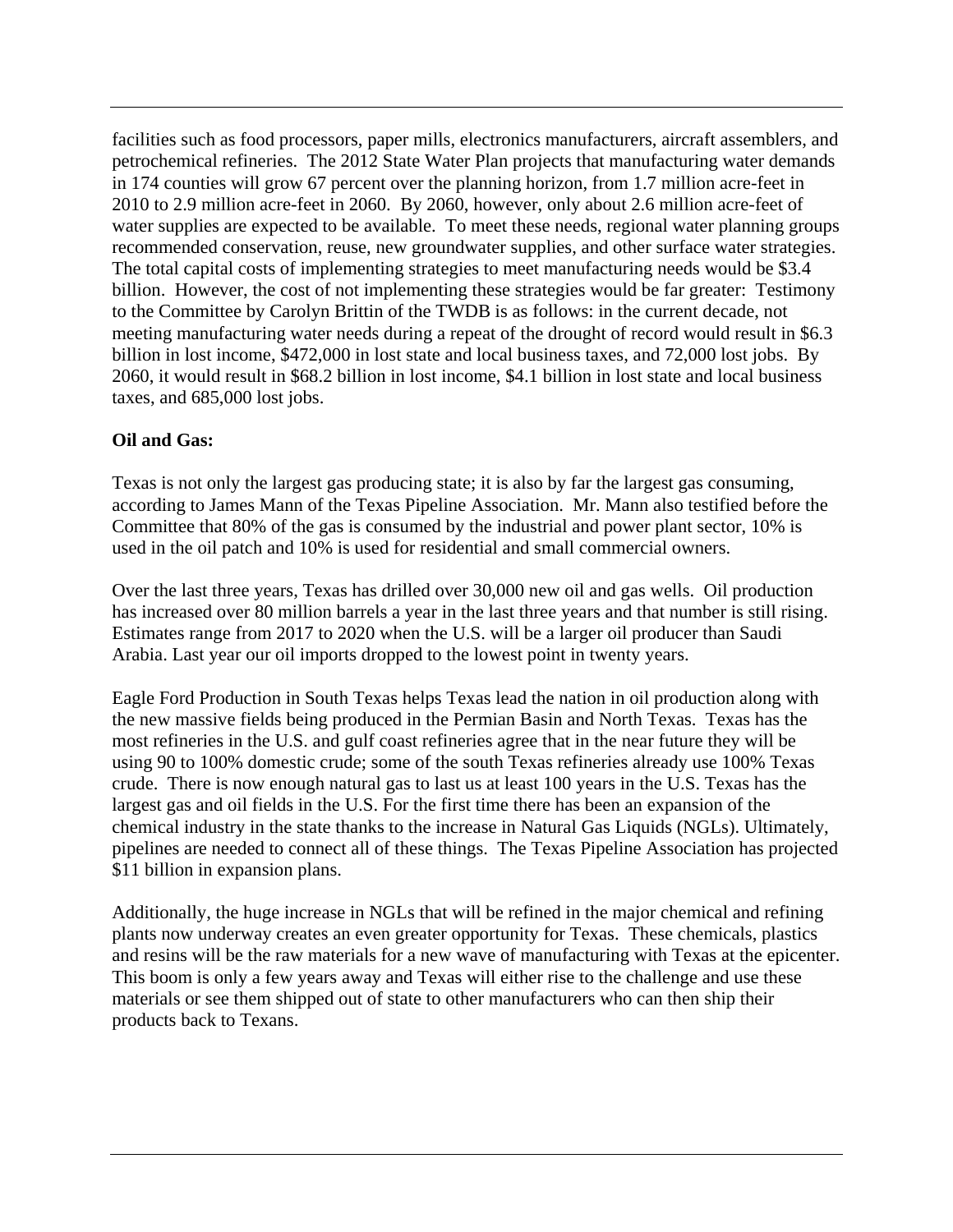#### **Transportation:**

The economic activity associated with manufacturing and energy-development activities throughout the state provides a substantial benefit in new dollars generated as businesses and people move to Texas. According to TxDOT this poses a challenge to the state, counties and other local governments that work to ensure that roads, highways and other transportation infrastructure in those areas are well-maintained and safe.

TxDOT's Legislative Appropriation's Request includes requests for funding to support infrastructure in communities statewide which have been affected by this new development. Panelists testified before the committee that the lack of resources devoted to maintaining and development of new infrastructure across the state is a roadblock for attracting more manufacturers to our state.

# **Highways:**

Dr. Bill Stockton of the Texas Transportation Institute informed the committee that he believes that Texas is a hub for national and international trade corridors with arguably the best highway system in the world. Texas has the most extensive railroad network in the U.S. with three class one railroads and forty short line railroads.

Increased population and congestion makes it a challenge to move people and cargo. Freight has its own unique concerns. Solving urban congestion does not necessarily solve the need of freight movement. However, in establishing freight rail corridors, there is a mutually beneficial aspect as new grade separations are developed.

Freight needs reliability and speed and real-time evaluation and measurement of value of freight moved. Real-time information and real-time routing capabilities would help in regards to reliability and speed. Measurements of value of freight moved combined with measures of congestion would help with prioritizing transportation resources.

The Committee heard about the importance of funding in regards to infrastructure. The costs which are associated with implementing parts of the State Water Plan, constructing new roads, and maintenance on existing infrastructure are daunting. However, some of the most pointed commentary was in regards to the cost of non-implementation. It was suggested that the Legislature find a way to secure adequate and reliable funding in order to ensure that the needs of Texas citizens and Texas businesses are being met.

#### **Ports and Inland Waterways:**

Harris County alone has 5 of the top 15 most congested highways in the U.S. and 4 of the 10 largest seaports. The Port of Houston is ranked second in gross tonnages in the U.S. Half a billion tons move in and out of Texas ports every year. Texas is number one in tonnage of freight moved through ports. Three of the six top tonnage ports are in Texas: Houston, Beaumont and Corpus Christi. Our sixteen ports generate 1 million jobs.

Houston's port sends \$130 million in taxes to the federal government yet only receives \$20 to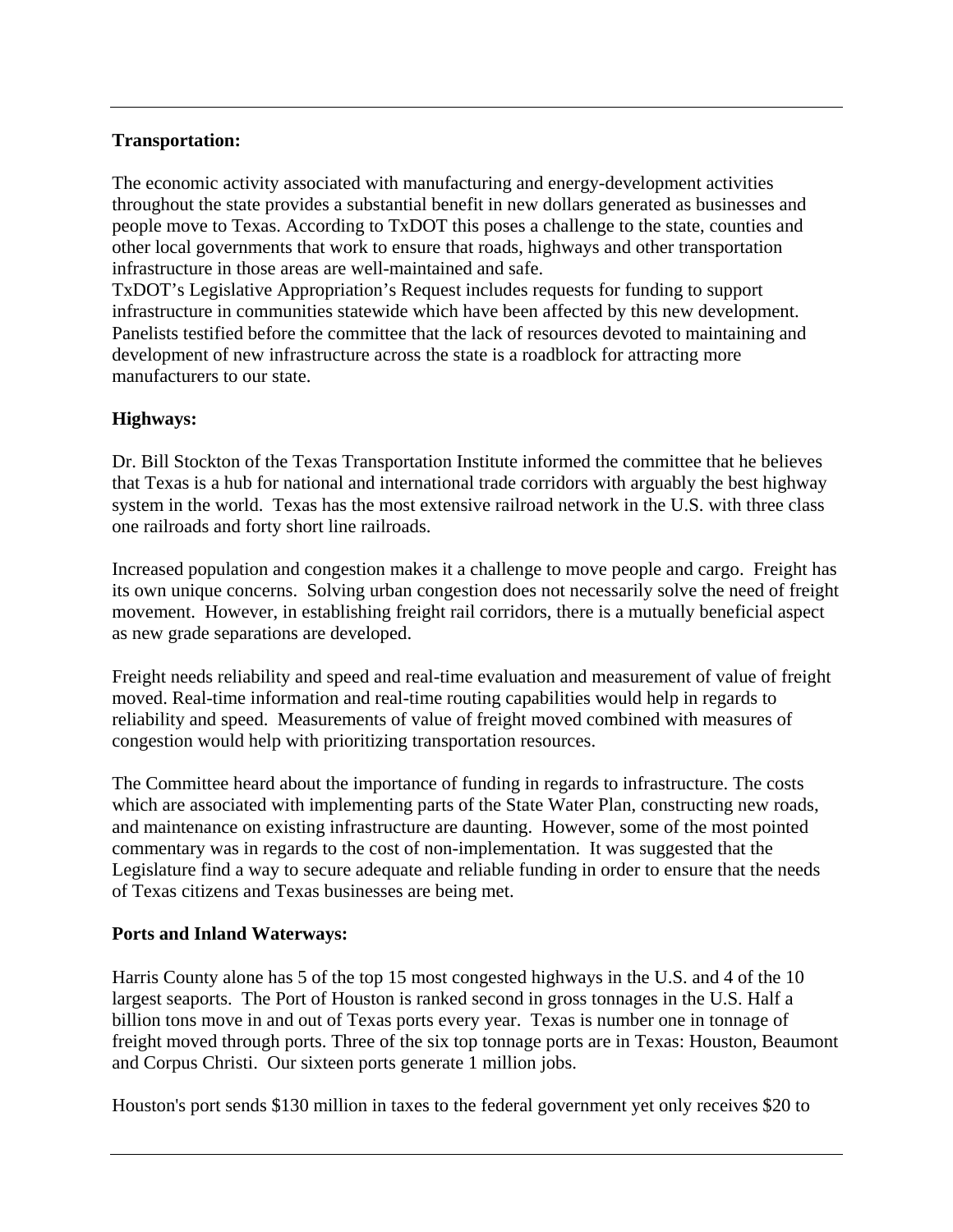\$60 million in return. The Inland Waterways Trust Fund, partially funded by inland waterway operators through a tax on fuel, provides direct funding for projects in 38 states which often go over time and over budget. More efficient management of projects would provide more opportunity for funding inland waterway projects in Texas.

There are 426 miles of intercostal waterway from Brownsville to Beaumont. The ditch, a 125 foot wide 12 foot deep dredged channel along the intercostal waterway, handled 40 to 50 thousand tows last year.

Texas moves over \$10 billion worth of cargo through inland waterways. Water is the most cost effective way to move freight compared to road and rail transportation. A standard tow can move 1 ton of freight 576 miles on 1 gallon of gas. According to Tom Marion of the Buffalo Marine Service, it is vital that Texas ensure that the Intercostal Waterway is dredged to the correct depth of 12 feet in order to adequately handle the amount of traffic the intercostal waterway receives. As manufacturing continues to grow in Texas, maintenance of these waterways will be critical to ensure that imports and exports of products manufactured in our state are modal. Improper maintenance and development of waterways poses a threat to industry as businesses could seek to relocate to states where infrastructure is adequate to meet their demands.

TxDOT is the non-federal sponsor of the Gulf Intercostal Waterway and works closely with the US Army Corps of Engineers to maintain the waterway at its current width and depth and prevent encroachment by on-shore development.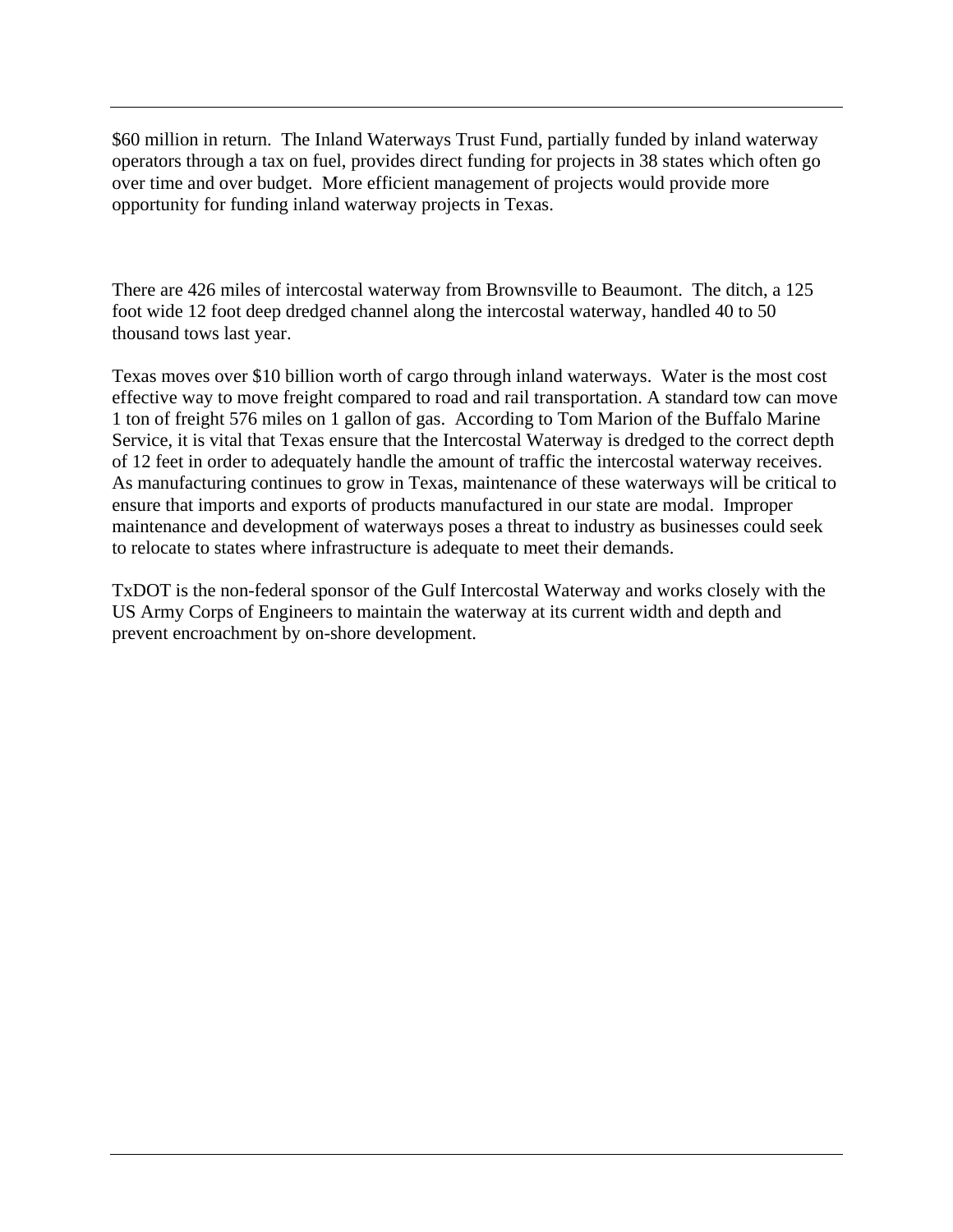# **CHAPTER 4**

# **RECOMMENDATIONS**

#### **Finance and Incentives**

• Modify the Chapter 313 program to

- o Make the program ongoing without the need for legislative renewal but still subject to termination
- o Simplify the application process to ensure all qualified applicants are approved in a timely fashion
- o Reduce the administrative burden of the reporting requirements.

• Provide a tax credit from the margins tax for research and development. Consider definitions, thresholds, scale, and other limits to ensure that the positive economic impact far exceeds the value of the credit

• Make necessary changes to the Emerging Technology Fund and Enterprise Fund to ensure these programs are effective, transparent, predictable, and adequately funded.

• Conduct an 'exit interview" with major manufacturing firms who have chosen locations outside of Texas after considering location within our state over the past three years. Provide these results, along with the analysis, to the legislature before April 1.

• Consider changes in the definitions and use of the Freeport Exemption to bring it more in line with current industry practices.

• Consider amending the permit process to ensure that businesses do not relocate to other states or pass on Texas locations due to the state's lengthy permitting timeline.

# **Workforce**

• Provide an alternative pathway of study for students wanting to enter the workforce after high school graduation. This option should be rigorous and allow for early exposure to career choices and options which would result in the both a high school diploma and a professional certification or license.

• Create a process whereby courses with industry, professional, or trade organization guidelines can be substituted for current classes required under the 4x4 curriculum standard.

• Encourage Community Colleges to partner with the private sector and school districts to develop the 3/4/5 programs to utilize internships that would result in certificates or licenses upon graduation.

• Identify current and potential job shortages by class and develop additional training capacity for the most undersupplied classes of jobs.

• Develop a tax credit program for industry to conduct its basic research in conjunction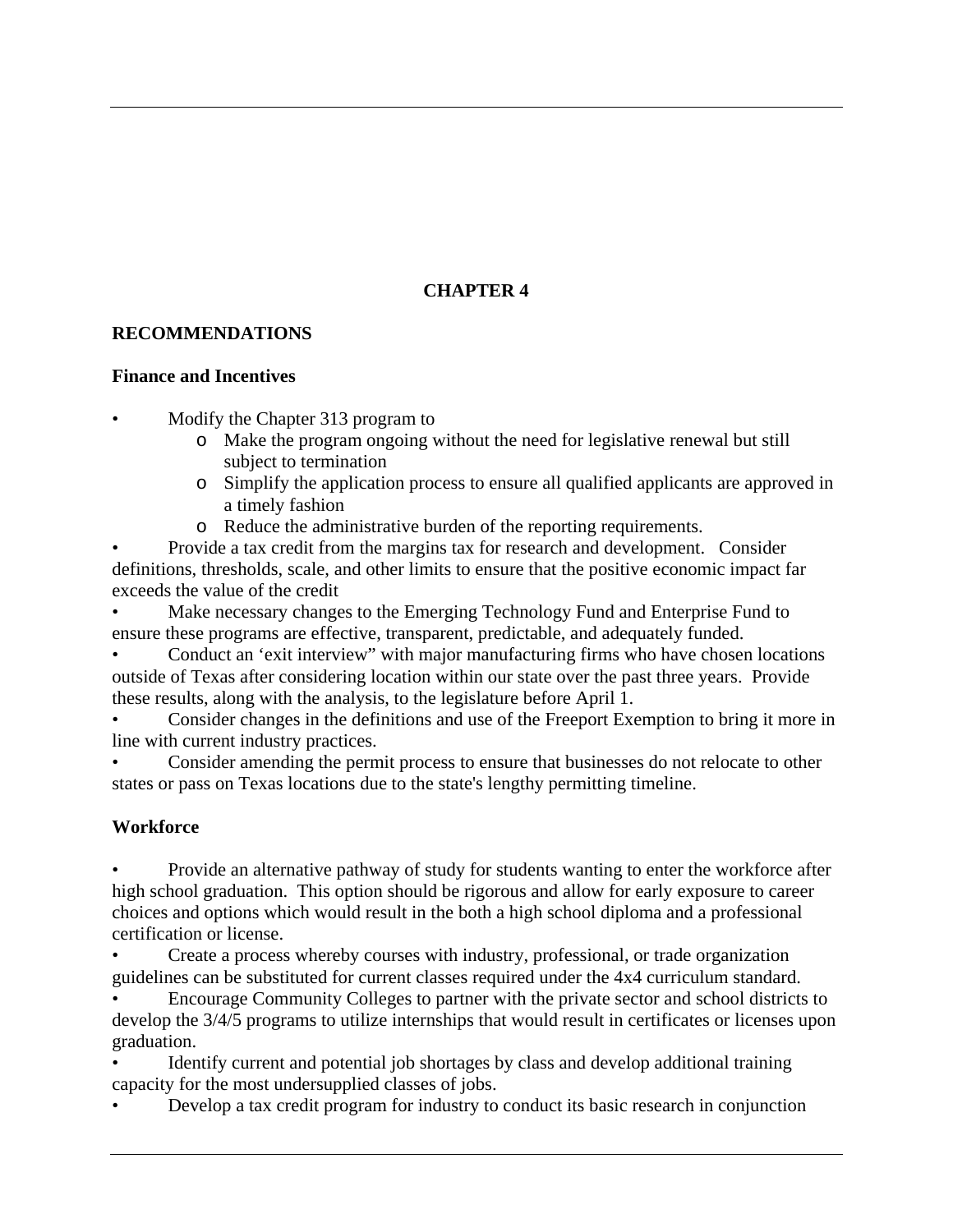with our institutions of higher education. (California Model)

• Work with THECB, TWC and TEA to provide for expanded training/educational credits to former military personnel and get them into the workforce sooner.

• Provide additional training and support for high school counselors to allow them to better address career options and appropriate educational plans especially in terms of the opportunities in technical careers including industrial and manufacturing.

Require community colleges to conduct assessments of the effectiveness of workforce training programs and to report the results.

# **Transportation and Infrastructure**

# *Roadways*

• Develop an adequate and reliable source of funding for developing added capacity for Texas Highways as well as new construction in the range of an additional \$1 billion per year.

Revise requirements for designating Heavy Haul Corridors to accelerate approval. Encourage the private sector to work with TXDOT to ensure that there are a sufficient number of these and that there is connectivity in the system.

Revise rules and regulations allowing local governments to conduct commercial truck traffic safety inspections to eliminate multiple inspections on a single day.

# *Rail*

• Designate freight corridors (i.e. grade separated) and establish plan to fund these and other necessary improvements.

• Identify key bottlenecks to freight movement and encourage shippers, railroads and local communities to develop solutions.

# *Ports and Maritime*

Identify gaps in multi-modal connectivity and work with port operators to develop additional facilities.

• Work with Federal and State agencies to expedite approval of permits for dredging existing waterways.

Work with members of Congress and Federal and State agencies to return a larger share of funds deposited to the Inland Waterways Trust Fund intended for dredging.

# *Water resources*

- Encourage water conservation at all levels of use.
- Develop policies and process to facilitate greater re-use of water.

Work with the private sector to encourage investment in public facilities, especially water reservoirs.

• Provide additional state funds and/or expanded underwriting for development of new water resources in partnership with local governments

• Encourage regionalism in development of water resources.

Electricity

- Develop policies to flatten the electricity use curve and minimize peak demand.
- Support development of additional reserve power.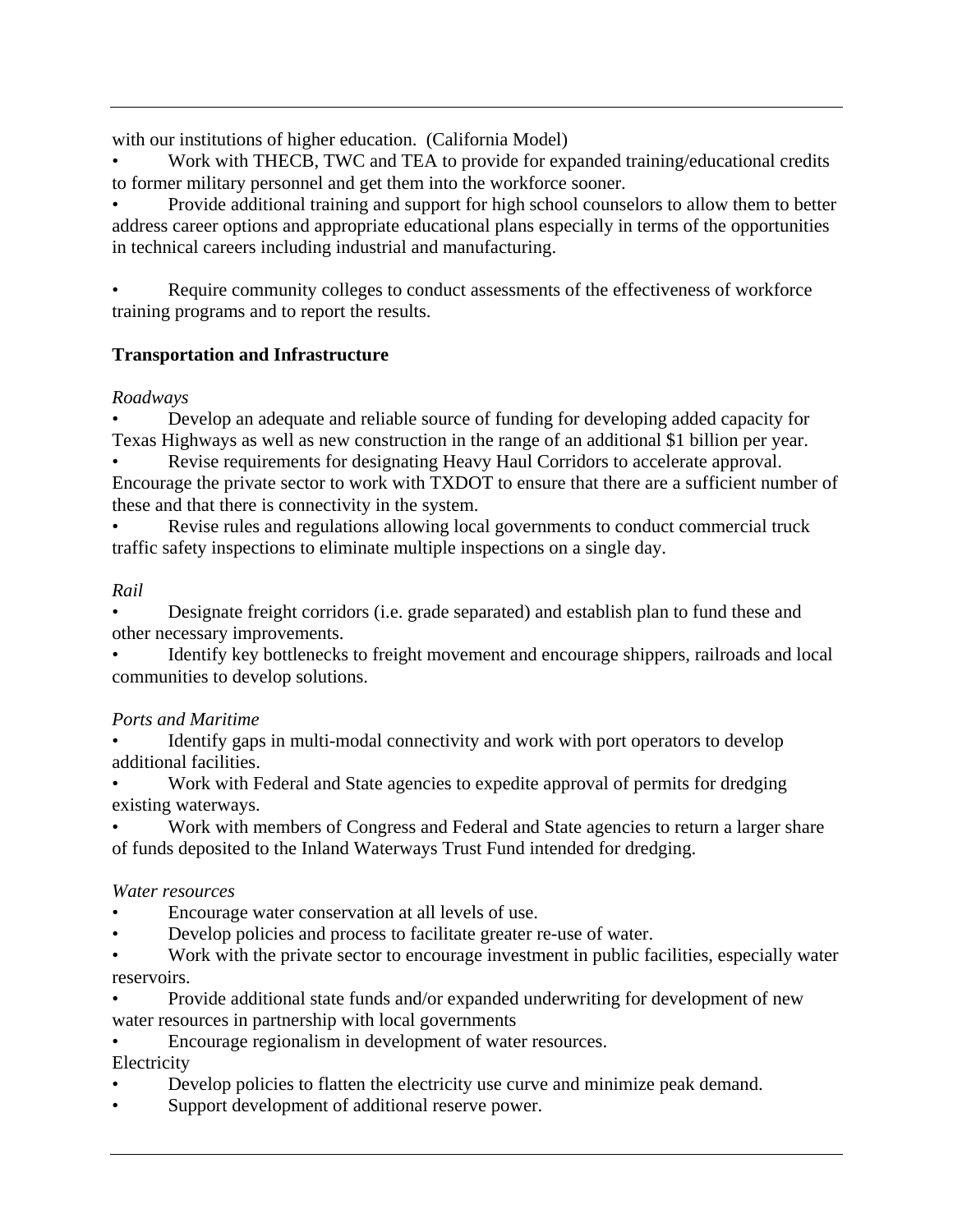• Support measures to ensure there are sufficient, cost-effective resources to meet growing demand.

# **INTERIM CHARGES RELATED TO MANUFACTURING**

In addition to the work of this committee, a number of standing committees were assigned interim charges related to manufacturing. Their reports and recommendations will help complete the assessment of this key industry today and point to ways that we can ensure it continues to undergird a prosperous economy in Texas.

# **Charges to be studied by all Substantive House Committees**

Study and make recommendations for significantly improving the state's manufacturing capability.

# **House Committee on Border & Intergovernmental Affairs**

Examine the impact of the state's various economic development programs and evaluate their impact on communities along the Texas-Mexico border. Identify any changes to these programs that would improve economic development activity in those communities.

#### **House Committee on Defense & Veterans' Affairs**

Study the current role of all Texas state military forces. Identify changes that would enhance the accountability and effectiveness of the state guard, air guard, and national guard and all other components of our state military forces.

#### **House Committee on Economic & Small Business Development**

Examine previous Emerging Technology Fund (ETF) grants awarded for cancer-related research. Determine whether future awards for similar projects are appropriate for the ETF program or whether they should be considered by the Cancer Prevention and Research Institute of Texas.

Examine the impact of research at state universities on the state economy. Identify ways to increase the partnership opportunities between private business and research institutions to enhance the commercialization of newly discovered technology. (Joint with the House Committee on Higher Education)

Examine the state's efforts to encourage new business growth and retain existing businesses in order to strengthen our state's economy. Determine whether a consolidated approach to statewide economic development would be more effective.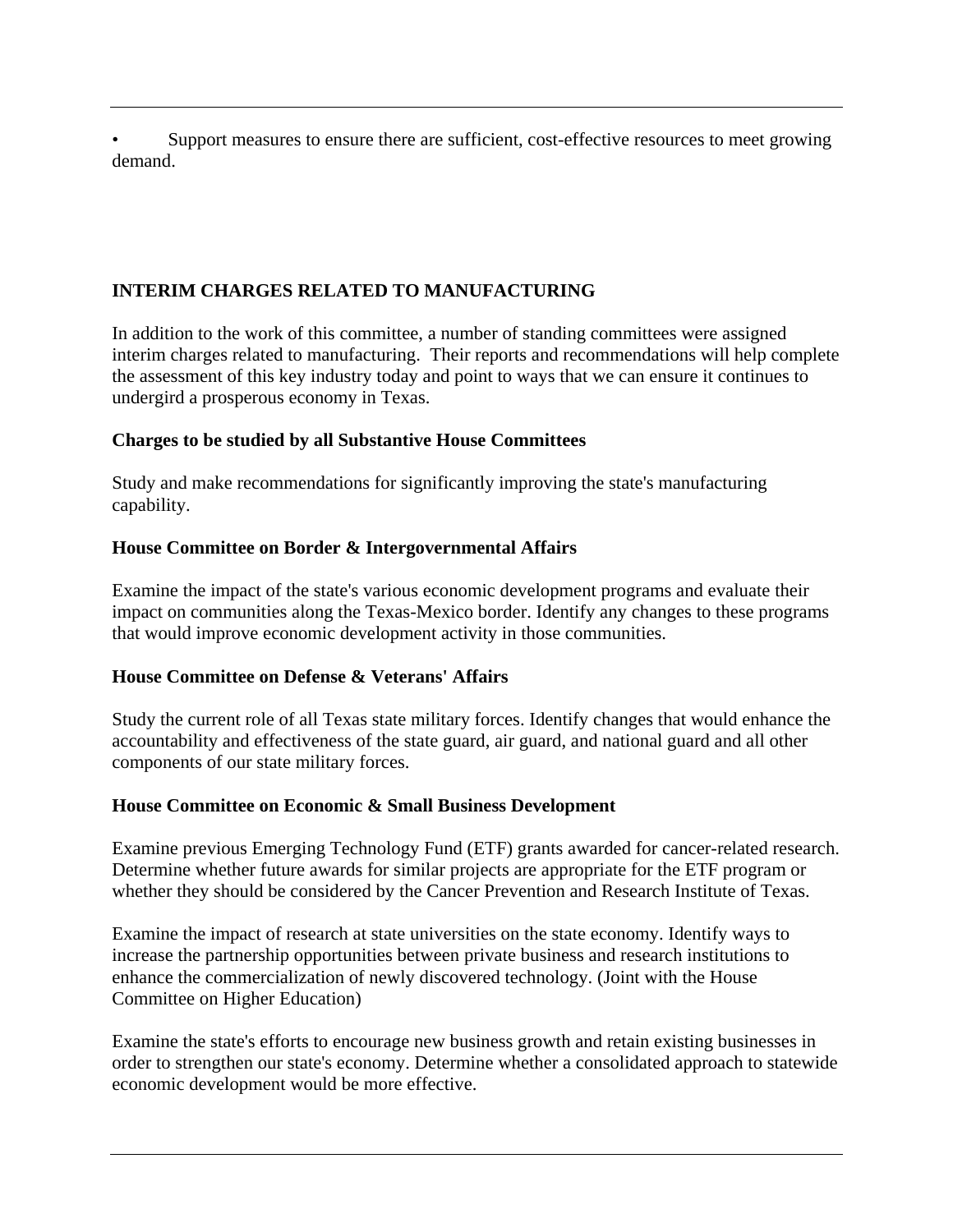Examine the economic impact of the automobile industry in Texas and the state's ability to compete with other states for future automotive manufacturing facilities. Identify policies, regulations, and current statutes that either hinder or facilitate job growth and investment by the automotive industry. Review opportunities available to partner manufacturers' research and development with Texas colleges and universities, including technology enhancements in safety or alternative fuel systems.

Examine Texas' industry cluster initiatives in an effort to remain competitive in today's economic development arena. Review the implementation of recommendations made by the Governor's Competitiveness Council and consider new recommendations for Texas to remain an economic development leader.

Examine current economic development programs available in urban areas in Texas and other states. Report on successful programs and make legislative recommendations for innovative economic development programs. (Joint with the House Committee on Urban Affairs) Monitor the agencies and programs under the committee's jurisdiction and the implementation of relevant legislation passed by the 82nd Legislature, with specific attention to the implementation of HB 2457 (82R), regarding the oversight of the Emerging Technology Fund.

#### **House Committee on Energy Resources**

Review current state and federal laws and regulations and make recommendations to encourage additional energy production in Texas. Focus on the impact energy production has on our state's economy.

In addition to monitoring the implementation of HB 3328 (82R), continue to study the implications of hydraulic fracturing for the state's energy needs, environmental policy, economic development, and other related priorities. Examine ways to ensure appropriate state and local regulation of hydraulic fracturing that matches the needs and conditions of Texas. Coordinate with the House Committee on Natural Resources' charge regarding water quantity and quality issues in oil and gas production, and with other committees, as necessary.

#### **House Committee on Environmental Regulation**

Examine new and proposed Environmental Protection Agency rules that may impact permits for Texas facilities. Make recommendations, if needed, for changes in state regulatory programs or potential incentives to comply with federal mandates.

#### **House Committee on Higher Education**

Review the various research funding programs available to institutions of higher education. Analyze the effectiveness of each program and recommend whether state funding should be continued. Consider whether the investments made in these programs are attracting research projects to Texas and whether more emphasis should be placed on policies that attract outside research funding to Texas. Consider whether maintaining multiple programs dilutes the state's efforts to attract groundbreaking research to Texas.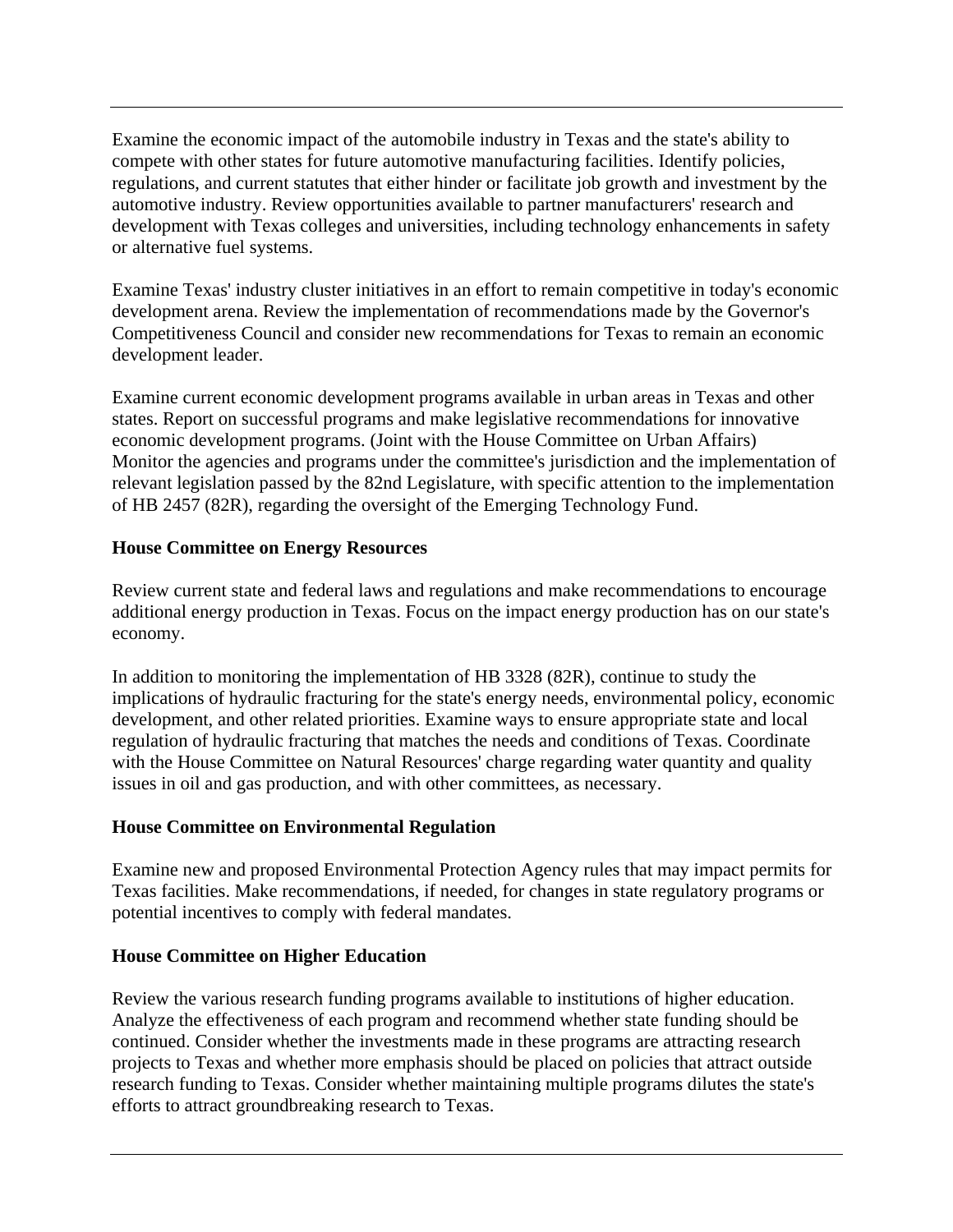Examine the impact of research at state universities on the state economy. Identify ways to increase the partnership opportunities between private business and research institutions to enhance the commercialization of newly discovered technology. (Joint with the House Committee on Economic & Small Business Development)

#### **House Committee on Licensing & Administrative Procedures**

Study the feasibility of streamlining the process to obtain an occupational license. Consider consolidating all occupational licenses under one state agency and whether such a move would increase efficiency and effectiveness. Analyze the process being used in other states.

#### **House Committee on Natural Resources**

Monitor the ongoing statewide drought and the performance of state, regional, and local entities in addressing it. Examine the impact of the drought on the state water plan, including an evaluation of how well the state's existing water resources can meet demand, the need for additional funding sources to implement the plan, and the effectiveness of current drought planning and drought management policies. Identify short-term and long-term strategies to help the state better cope with drought and assess any obstacles, including state and federal regulations, to implementation of these strategies.

Examine the interplay of water and energy resources and needs in the state. Study the economic, environmental, and social impacts of water use in energy production and exploration, including the impacts of this use on regional and state water planning. Determine the current and likely future water needs of power generation and energy production, and evaluate options to develop new or alternative supplies. Include an evaluation of current issues involving water use for oil and gas production and related water quality issues.

#### **House Committee on Technology**

Examine ways to create incentives for technology companies to come to Texas, including the feasibility of public-private partnerships. The study should include the economic impact of the high-tech industry in Texas and the state's ability to compete with other states for high-tech jobs. Examine the state's current areas of differentiated technology research and development and recommend strategies to capitalize on that intellectual property and commercialization. Include strategies to attract Small Business Innovation Research (SBIR) and Small Business Technology Transfer (STTR) funding to Texas.

Examine human resource policies of state agencies that would integrate the implementation of social media to strengthen the state's workforce.

#### **House Committee on Transportation**

Review the state of our current transportation infrastructure, including studying roadway, bridge,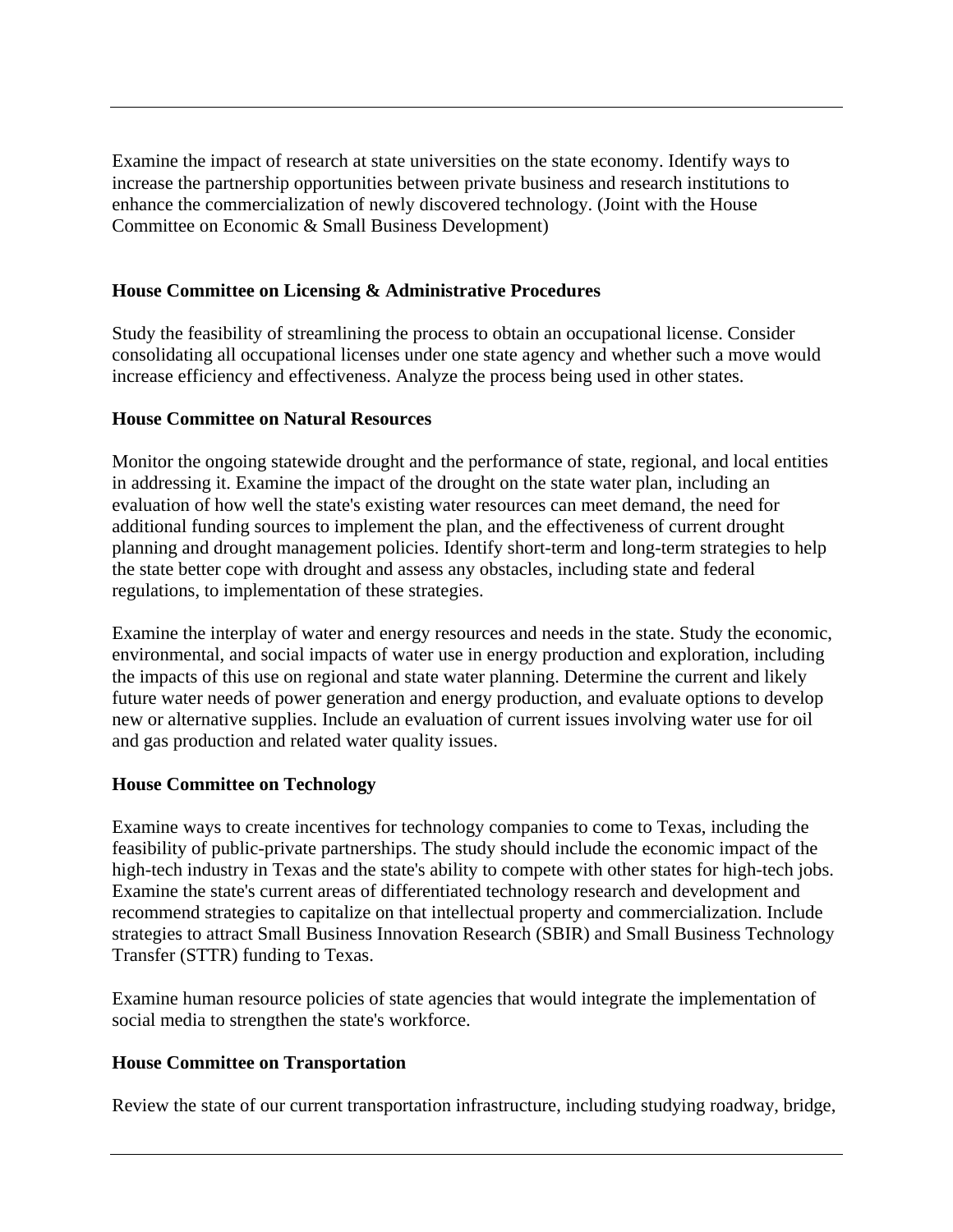and waterway quality and long-range plans by the Texas Department of Transportation for maintaining these assets. Explore future needs of our infrastructure for the next decade and make recommendations to ensure long-range sufficiency.

#### **House Committee on Urban Affairs**

Examine current economic development programs available in urban areas in Texas and other states. Report on successful programs and make legislative recommendations for innovative economic development programs. (Joint with the House Committee on Economic & Small Business Development)

#### **House Committee on Ways & Means**

Evaluate the state's tax structure and determine its impact on the competitiveness of the Texas business climate. Specifically, determine the impact of the state's major taxes, including the sales tax and franchise tax, as well as tax exemptions, exclusions, and credits on economic growth, capital investment, and job creation in Texas. As part of this review, evaluate the franchise (margins) tax and determine whether the tax structure should continue to exist in its current form or in a revised form, or whether the existing tax structure should be repealed and replaced with a different business tax.

#### **APPENDIX**

#### **PUBLIC TESTIMONY**

Alcantar, Andres (Texas Workforce Commission) Arnold, Joe (Texas Association of Manufacturers) Austin III, Jeff (Texas Transportation Commission) Bartlett, Michael (Vital Art and Science Incorporated) Beskid, Craig (East Harris County Manufacturers Association) Brittin, Carolyn (Texas Water Development Board) Burke, Chad (Economic Alliance Houston Port Region) Chen, Frank (University of TX - San Antonio) Craymer, Dale (Texas Taxpayer and Research Association) Dewey, John (San Antonio Manufacturing Association) Dreyer, Lauren (SpaceX) Ellard, Andy (NFIB Texas, Manda Machine Co. Inc.) Esquivel, Eva (Workforce Solutions Alamo) Fainter Jr., John W (Association of Electric Companies of Texas, Inc.) Garcia, Jerry (Texas Association of Builders) Garver, Mike (Self) Hammond, Bill (Texas Association of Business) Hernandez, Mario (San Antonio Eco. Dev. Found.)